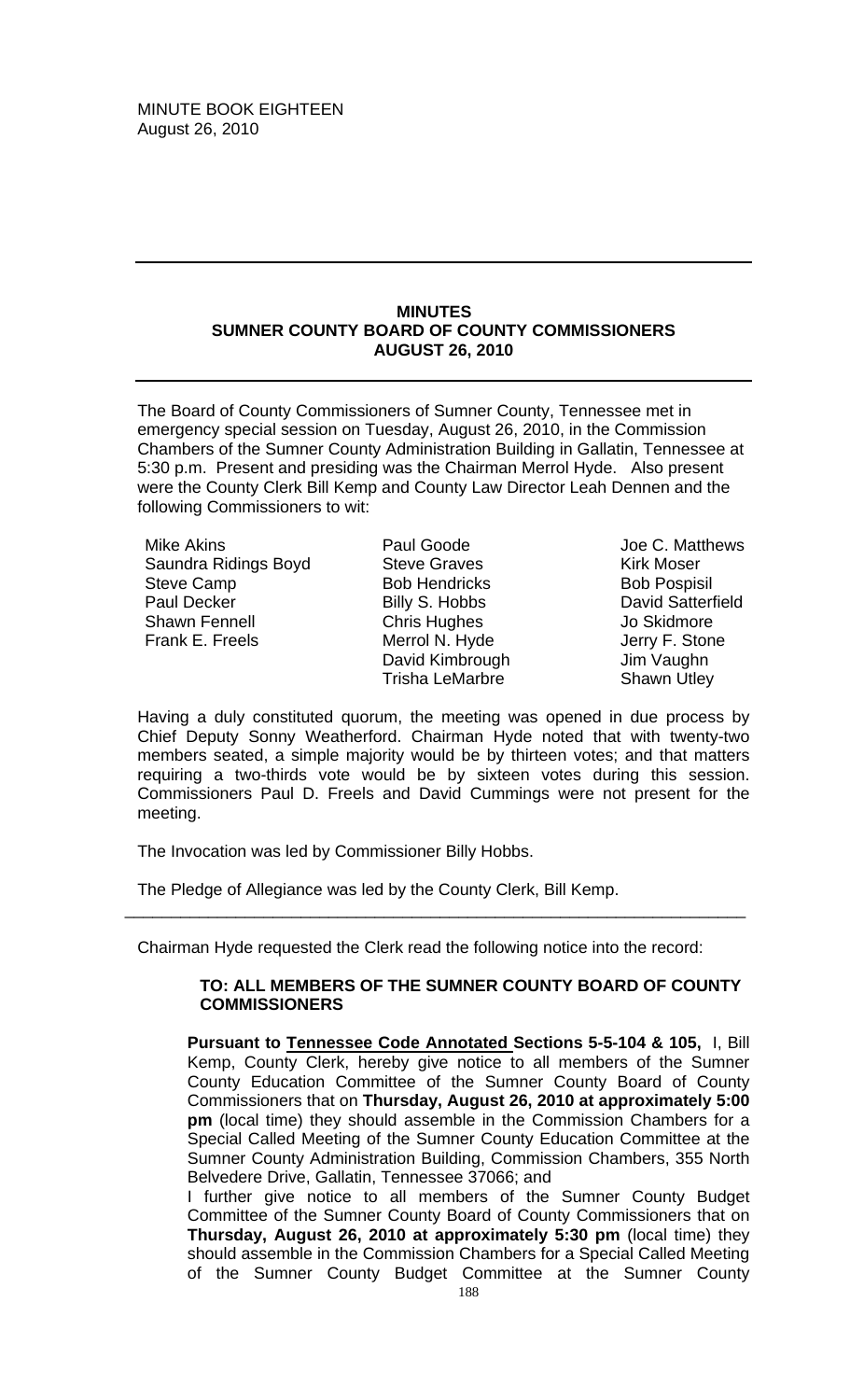> Administration Building, Commission Chambers, 355 North Belvedere Drive, Gallatin, Tennessee 37066; and

> I further give notice to all members of the Sumner County Board of County Commissioners that on **Thursday, August 26, 2010 at approximately 6:00 pm** (local time) they should assemble in the Commission Chambers for a Special Called Meeting of the Sumner County Commission at the Sumner County Administration Building, Commission Chambers, 355 North Belvedere Drive, Gallatin, Tennessee 37066.

> The purpose of these special called meetings is to discuss, consider and possibly vote on the following:

- (1) Any and All items related to the County's 2010-11 Budgets for the County General, Debt Service and Highway Budgets and Board of Education Budgets
- (2) 2010 Certified Tax Rate.

Anyone having an interest, desiring to comment or ask questions concerning the above referenced issues is invited to attend these meetings.

THIS NOTICE EXECUTED AND DATED THIS 18<sup>TH</sup> DAY OF AUGUST, 2010.

# **APPROVAL OF AGENDA**

Commissioner Satterfield moved, seconded by Commissioner Skidmore, to adopt the agenda as submitted. The Commission approved the agenda as amended by unanimous voice vote of the body. (**Minutes amended on September 16, 2010, to include addendum appended to this document.)** 

\_\_\_\_\_\_\_\_\_\_\_\_\_\_\_\_\_\_\_\_\_\_\_\_\_\_\_\_\_\_\_\_\_\_\_\_\_\_\_\_\_\_\_\_\_\_\_\_\_\_\_\_\_\_\_\_\_\_\_\_\_\_\_\_\_\_

\_\_\_\_\_\_\_\_\_\_\_\_\_\_\_\_\_\_\_\_\_\_\_\_\_\_\_\_\_\_\_\_\_\_\_\_\_\_\_\_\_\_\_\_\_\_\_\_\_\_\_\_\_\_\_\_\_\_\_\_\_\_\_\_\_\_

# **RECOGNITION OF THE PUBLIC**

Chairman Hyde opened the floor to allow the public to speak concerning any matter on the agenda. With no one wishing to speak, recognition of the public was closed.

Commissioner Moser introduced the following resolution and moved for approval. Commissioner Goode seconded the motion. He said the budget presented is the same as last month less the additional \$500.00 in compensation for County Employees; an additional \$1,000.00 for Westmoreland Senior Citizens Center; and \$759.00 in insurance costs for the Medical Examiner. (**Addendum attached to minutes.)** 

\_\_\_\_\_\_\_\_\_\_\_\_\_\_\_\_\_\_\_\_\_\_\_\_\_\_\_\_\_\_\_\_\_\_\_\_\_\_\_\_\_\_\_\_\_\_\_\_\_\_\_\_\_\_\_\_\_\_\_\_\_\_\_\_\_

# **1008-01S A RESOLUTION MAKING APPROPRIATIONS FOR THE VARIOUS FUNDS, DEPARTMENTS, INSTITUTIONS, OFFICES AND AGENCIES OF SUMNER COUNTY, TENNESSEE, FOR THE FISCAL YEAR BEGINNING JULY 1, 2010 AND ENDING JUNE 30, 2011**

 **BE IT RESOLVED** by the Board of County Commissioners of Sumner County, Tennessee, assembled in special session on the 26<sup>th</sup> day of August, 2010 that the amounts hereafter set out are hereby appropriated for the purpose of meeting the expenses of the various funds, departments, institutions, offices and agencies of Sumner County, Tennessee, for the capital outlay, and for meeting the payment of principal and interest on the County's debt maturing during the fiscal year beginning July 1, 2010 and ending June 30, 2011 according to the following schedule.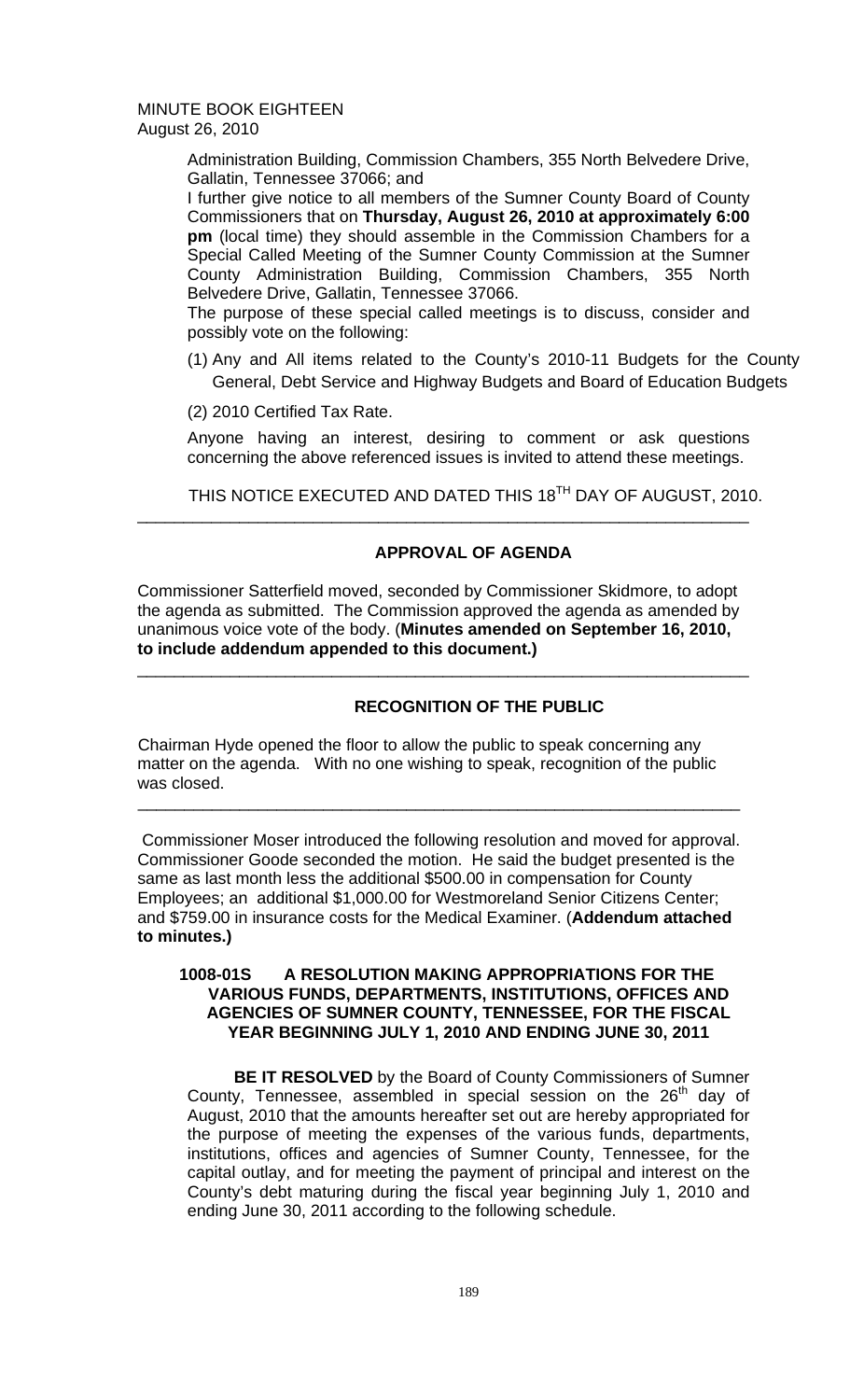# **General Fund**

| <b>General Government</b>             |               |
|---------------------------------------|---------------|
| County Commission                     | \$<br>293,377 |
| Board of Equalization                 | 3,500         |
| Other Boards and Committees           | 9,000         |
| <b>County Executive</b>               | 262,680       |
| <b>County Attorney</b>                | 360,224       |
| Election Commission                   | 797,540       |
| Register of Deeds                     | 696,827       |
| Building (Construction & Development) | 908,934       |
| <b>County Buildings</b>               | 1,370,254     |
| Archives                              | 69,067        |
| Finance                               |               |
| <b>Finance Department</b>             | 715,691       |
| <b>Property Assessor</b>              | 659,910       |
| Reappraisal Program                   | 582,934       |
| <b>County Trustee</b>                 | 517,378       |
| County Clerk                          | 1,404,299     |
| Data Processing                       | 135,482       |
| Other Finance                         | 185,710       |
| <b>Administration of Justice</b>      |               |
| Circuit Court                         | 1,589,008     |
| General Sessions Judge I              | 291,968       |
| Drug Court                            | 204,015       |
| Chancery Court                        | 634,687       |
| Juvenile Court                        | 440,269       |
| District Attorney General             | 3,600         |
| Judicial Commissioners                | 227,393       |
| Other Administration of Justice       | 246,620       |
| Probation Services (CASP)             | 372,938       |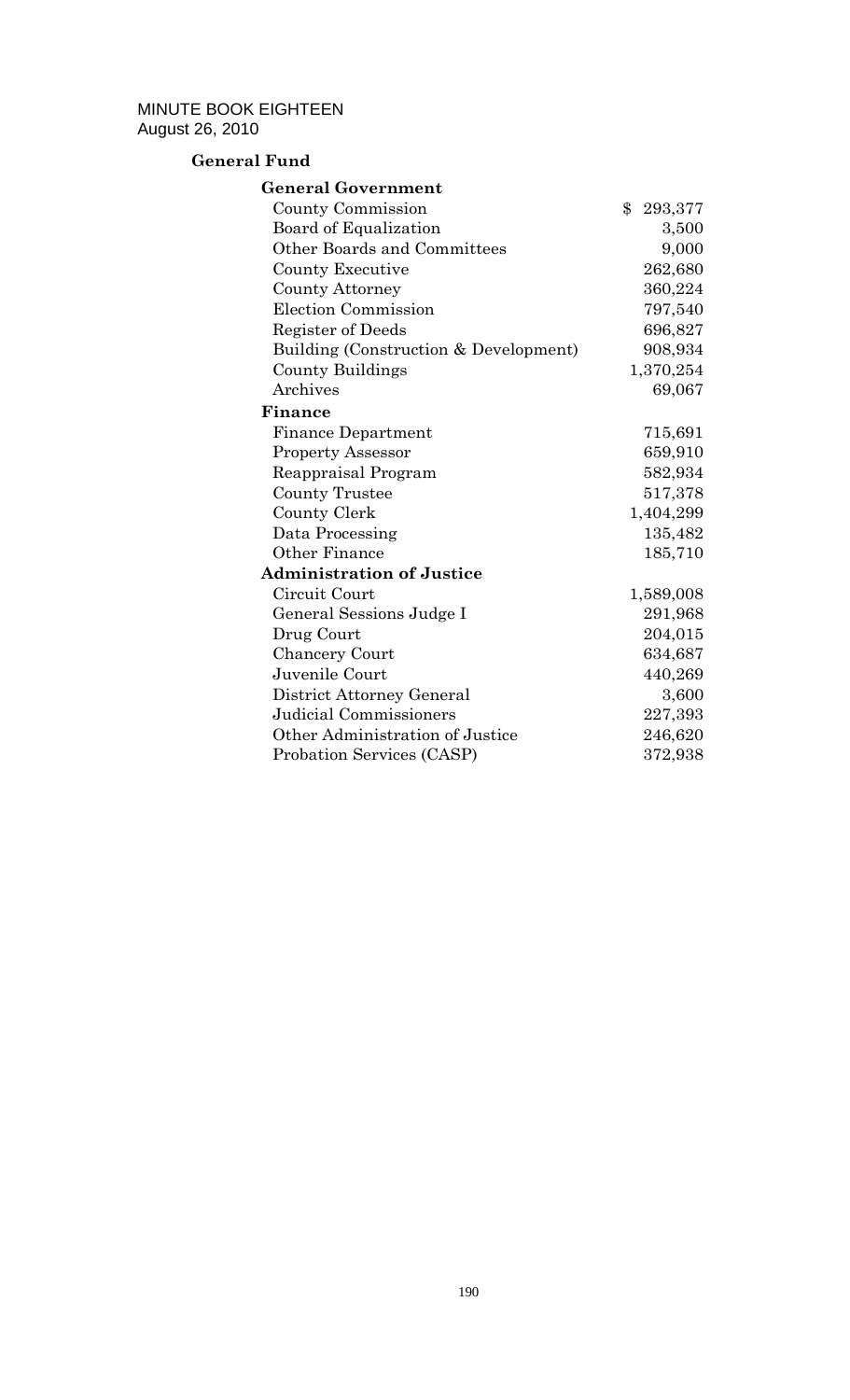| <b>Public Safety</b>                     |                  |
|------------------------------------------|------------------|
| Sheriff's Office                         | 8,289,573        |
| Sexual Offender Registry                 | 9,100            |
| Jail                                     | 7,367,458        |
| Juvenile Services                        | 550,255          |
| Fire Prevention and Protection           | 2,000            |
| <b>Rural Fire Protections</b>            | 144,000          |
| <b>Emergency Management Agency</b>       | 381,956          |
| <b>Public Health &amp; Welfare</b>       |                  |
| Local Health Center                      | 1,359,306        |
| <b>Emergency Medical Services</b>        | 7,609,333        |
| Appropriation to State                   | 197,655          |
| <b>General Welfare Assistance</b>        | 1,000            |
| <b>Child Welfare Assistance</b>          | 1,000            |
| Social, Cultural, and Recreational       |                  |
| Senior Citizens Assistance               | 281,500          |
| Libraries                                | 1,491,196        |
| <b>Agriculture and Natural Resources</b> |                  |
| <b>Agricultural Extension Service</b>    | 412,981          |
| Soil Conservation                        | 50,577           |
| <b>Other General Government</b>          |                  |
| Tourism                                  | 341,414          |
| <b>Industrial Development</b>            | 15,000           |
| Veteran's Services                       | 56,377           |
| <b>Other County Expenses</b>             | 1,111,259        |
| Contributions to Other Agencies          | 100,000          |
| <b>Employee Benefits</b>                 | 203,000          |
| <b>ARRA OCJP Grant</b>                   | 50,000           |
| <b>ARRA All in One Grant</b>             | 16,552           |
| <b>ARRA TDOT Greenway Grant</b>          | 46,483           |
| <b>ARRA DOE Greenway Grant</b>           | 428,503          |
| Miscellaneous                            | 63,190           |
| <b>Total General Fund</b>                | 43,563,973<br>\$ |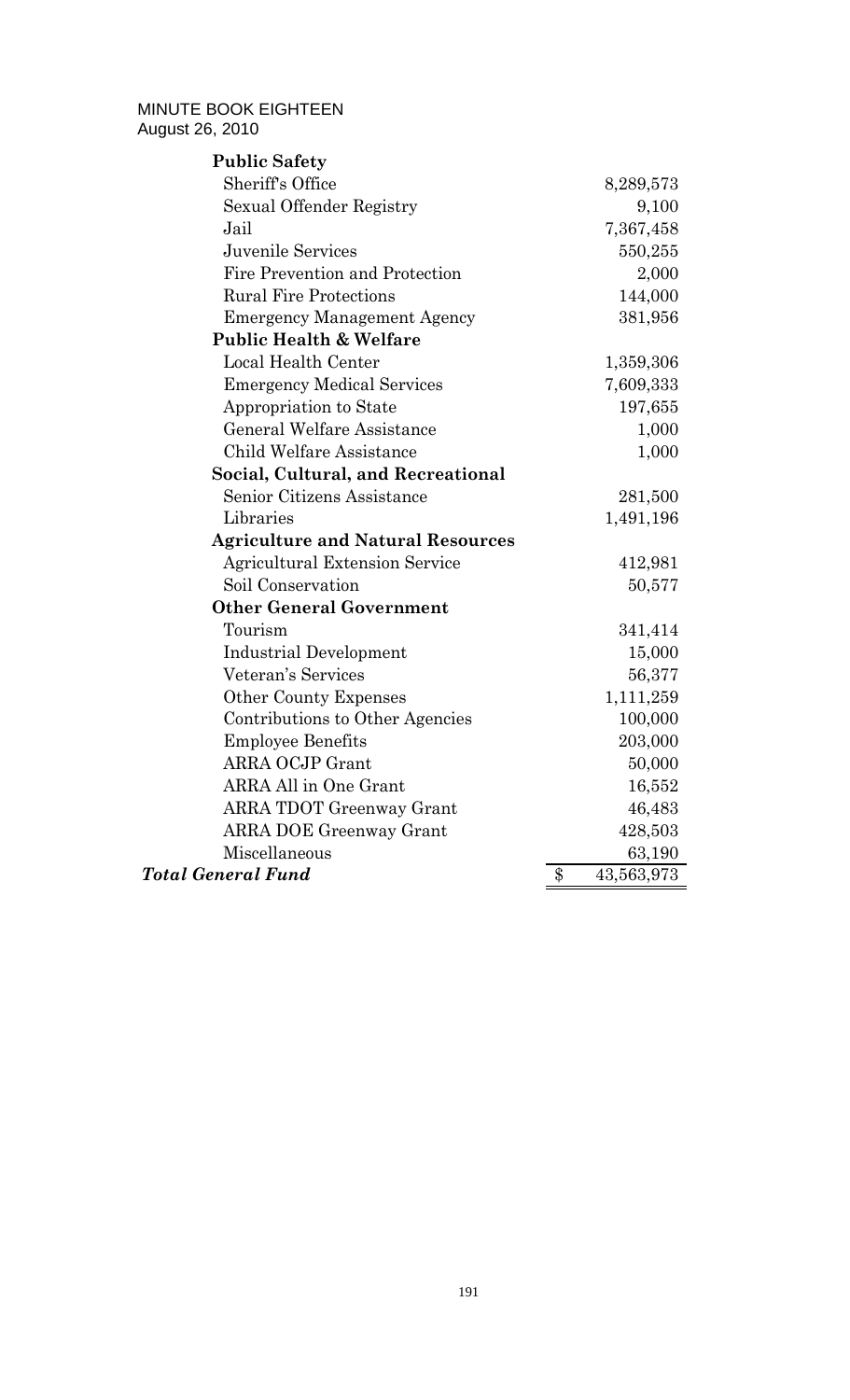| <b>MINUTE BOOK EIGHTEEN</b><br>August 26, 2010    |                  |            |
|---------------------------------------------------|------------------|------------|
| <b>Courthouse and Jail Maintenance</b>            |                  |            |
| <b>General Government</b>                         | \$               | 559,000    |
| <b>Total Courthouse and Jail Maintenance Fund</b> | $\overline{\$\}$ | 559,000    |
| Drug Control Fund                                 |                  |            |
| Drug Enforcement                                  | \$               | 98,000     |
| <b>Total Drug Control Fund</b>                    | \$               | 98,000     |
| <b>Highway/Public Works Fund</b>                  |                  |            |
| Administration                                    | \$               | 199,963    |
| Highway & Bridge Maintenance                      |                  | 3,856,145  |
| Operation & Maintenance of Equip.                 |                  | 878,382    |
| <b>Quarry Operations</b>                          |                  | 5,950      |
| <b>Litter Collections</b>                         |                  | 49,646     |
| Other Charges                                     |                  | 251,501    |
| <b>Employee Benefits</b>                          |                  | 760,892    |
| Capital Outlay                                    |                  | 452,000    |
| <b>Total Highway/Public Works Fund</b>            | \$               | 6,454,479  |
| <b>General Debt Service Fund</b>                  |                  |            |
| Education - Principal                             | \$               | 14,640,000 |
| <b>General Government -Interest</b>               | $\mathbf{\$\}$   | 182,525    |
| <b>Education - Interest</b>                       |                  | 6,278,775  |
| General Government - Other                        |                  | 546,000    |
| Education - Other                                 |                  | 2,500      |
| <b>Total General Debt Service Fund</b>            | \$               | 21,649,800 |

 **BE IT FURTHER RESOLVED,** by Resolution Number 0206-04, the Sumner County Board of County Commissioners, pursuant to Section 13, subsection (e) (1) of Private Acts 2002, Chapter Number 113, that if the need shall arise, the Budget Committee may, with the approval of any official, head of any department or division which may be affected, may transfer any amount within any major appropriation category. Also, the approval of the County Board of Commissioners must be obtained as required by law for transfers between major appropriation categories within the same fund.

Aforesaid authorization shall clearly state the reasons for the transfer, but this provision shall in no case whatsoever be construed as authorizing transfers from one fund to another but shall apply solely to transfers within a certain fund.

 **BE IT FURTHER RESOLVED,** that any appropriations made by this resolution, which cover the same purpose for which a specific appropriation is made by statute, are made in lieu of but not in addition to said statutory appropriation. The salary, wages, or remuneration of each officer, employee, or agent of the County shall not be in excess of the amounts authorized by existing law or as set forth in the estimate of expenditures which accompanies this resolution. Provided, however, that appropriations for such salaries, wages or other remuneration hereby authorized shall in no case be construed as permitting expenditures for an office, agency, institution, division or department of the County in excess of the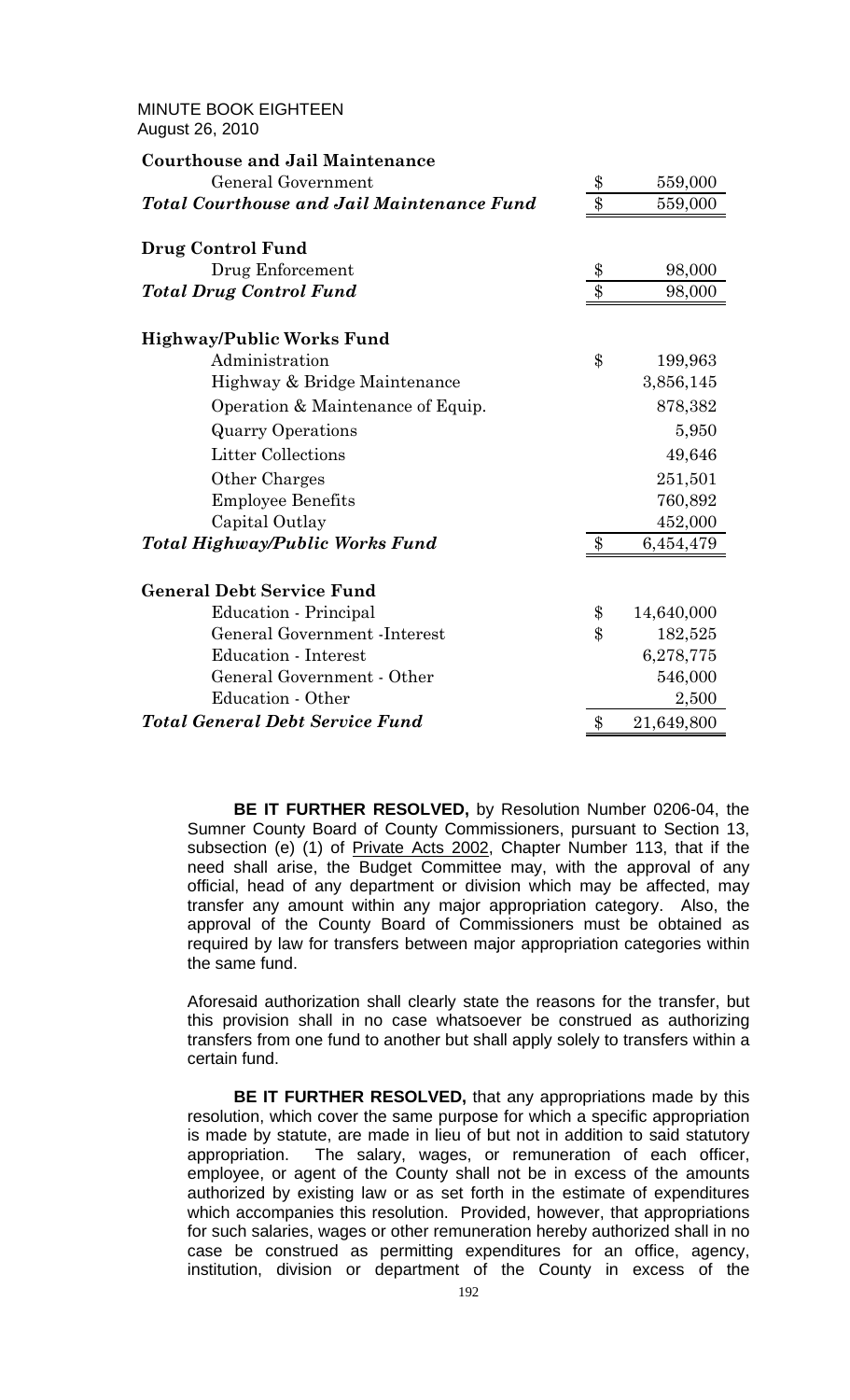> appropriation made herein for such office, agency, institution, division or department of the County. Such appropriation shall constitute the limit to the expenditures of any office, agency, institution, division or department for the fiscal year ending June 30, 2011. The aggregate expenditures for any item of appropriation shall in no instance be more than the amount herein appropriated for such item.

> **BE IT FURTHER RESOLVED,** that the detailed "Sumner County Government Annual Budget for the Fiscal Year Ended June 30, 2011" is adopted by reference for line-item detail.

> **BE IT FURTHER RESOLVED,** that any resolution which may hereafter be presented to the Board of County Commissioners providing for appropriations in addition to those made by this Budget Appropriation Resolution shall specifically provide sufficient revenue or other funds, actually to be provided during the fiscal year in which the expenditure is to be made, to meet such additional appropriations.

> **BE IT FURTHER RESOLVED** that there is hereby appropriated for State approved projects such amount or amounts as may from time-to-time be approved by contract with the State of Tennessee Department of Transportation.

> **BE IT FURTHER REOLVED, that the County Executive and County** Clerk are hereby authorized to borrow money on revenue anticipation notes, provided such notes are first approved by the Director of Local Finance, to pay for the expenses herein authorized until the taxes and other revenue for the fiscal year 2010-2011 have been collected. The proceeds of loans for each individual fund shall not exceed 60% of the appropriations of each individual fund and shall be used only to pay the expenses and other requirements of the fund for which the loan is made. The loan shall be paid out of revenue from the fund for which money is borrowed. The notes evidencing the loans authorized under this section shall be issued under the applicable sections of Title 9, Chapter 21, Tennessee Code Annotated. Said notes shall be signed by the County Executive and countersigned by the County Clerk and shall mature and be paid in full without renewal no later than June 30, 2011.

> **BE IT FURTHER RESOLVED**, that the delinquent county property taxes for the year 2009 and prior years and the interest and penalty thereon collected during the year ending June 30, 2011 shall be apportioned to the various County funds according to the subdivision of the tax levy for the year 2009. The Clerk and Master and the Trustee are hereby authorized and directed to make such apportionment accordingly.

 **BE IT FURTHER RESOLVED**, that all unencumbered balances of

appropriations remaining at the end of the fiscal year shall lapse and be of

no further effect at the end of the fiscal year at June 30, 2011.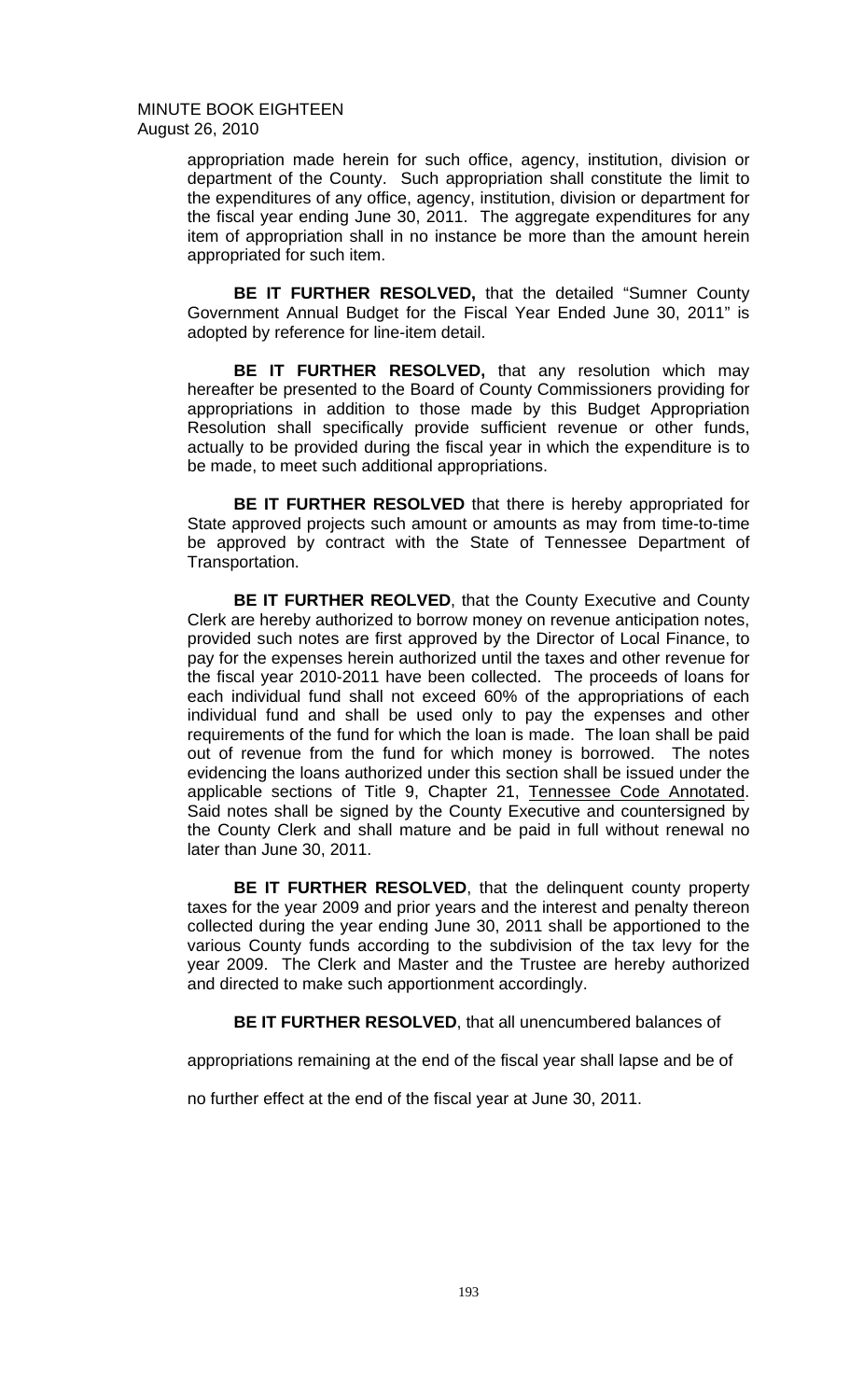> **BE IT FURTHER RESOLVED**, that any resolution or part of a resolution which has been passed by the Board of County Commissioners that is in conflict with any provision in this resolution is hereby repealed.

> **BE IT FURTHER RESOLVED**, that this resolution shall take effect from and after its passage and its provisions shall be in force from and after July 1, 2010. This resolution shall be spread upon the minutes of the Board of County Commissioners.

\_\_\_\_\_\_\_\_\_\_\_\_\_\_\_\_\_\_\_\_\_\_\_\_\_\_\_\_\_\_\_\_\_\_\_\_\_\_\_\_\_\_\_\_\_\_\_\_\_\_\_\_\_\_\_\_\_\_

Commissioner Vaughn moved, seconded by Commissioner Akins, to return a one-time, \$500.00 bonus to the budget for County General employees.

 Commissioner Matthews declared a direct conflict of interest and stated he would abstain from the vote. Chairman Hyde stated that because Commissioner Matthews declared a conflict of interest before the debate the majority vote decreased to 12 votes.

AMEND TO INCLUDE \$500.00 BONUS FOR GENERAL EMPLOYEES

| <b>Akins</b>     |         | Fennell       | Y | Utley        |          | N |
|------------------|---------|---------------|---|--------------|----------|---|
| Graves           |         | Satterfield   | Y | F. Freels    |          |   |
| <b>Matthews</b>  | A       | <b>Boyd</b>   | Y | Camp         |          |   |
| <b>Hendricks</b> | N       | Vaughn        | Y |              | LeMarbre |   |
| Moser            | N       | <b>Decker</b> | Y | Hyde         |          |   |
| <b>Hughes</b>    | N       | Kimbrough     | N | Goode        |          | N |
| Skidmore         | N       | <b>Stone</b>  | N | <b>Hobbs</b> |          |   |
| Pospisil         | v       |               |   |              |          |   |
| <b>AMEND</b>     | Yes: 13 | No: 8         |   | Abs: 1       | 06:35 PM |   |

Chairman Hyde declared the amendment approved by the body. The amendment is represented in the budget resolution.

Commissioner Matthews moved, seconded by Commissioner Frank Freels, to separate the Sheriff's budget from the total vote on the County General budget.

The electronic vote was recorded in the following manner:

SEPARATE THE SHERIFF'S BUDGET FROM GENERAL

| <b>Akins</b>    |         | Fennell      |   |          | Utley     |   |
|-----------------|---------|--------------|---|----------|-----------|---|
| Graves          |         | Satterfield  | Y |          | F. Freels | v |
| <b>Matthews</b> | v       | <b>Boyd</b>  | Y | Camp     |           | v |
| Hendricks       |         | Vaughn       | Y | LeMarbre |           | v |
| Moser           |         | Decker       | Y |          | Hyde      |   |
| <b>Hughes</b>   |         | Kimbrough    | Y | Goode    |           |   |
| Skidmore        |         | <b>Hobbs</b> | Y | Pospisil |           |   |
| <b>PULL</b>     | Yes: 21 | No: 0        |   | Abs: $0$ | 06:37 PM  |   |

Chairman Hyde declared the amendment approved by the body.

The electronic vote was recorded in the following manner:

APPROVE COUNTY GENERAL LESS THE SHERIFF'S BUDGET

| <b>Akins</b> | Fennell     |     | Utley     |  |
|--------------|-------------|-----|-----------|--|
| Graves       | Satterfield |     | F. Freels |  |
|              |             | '94 |           |  |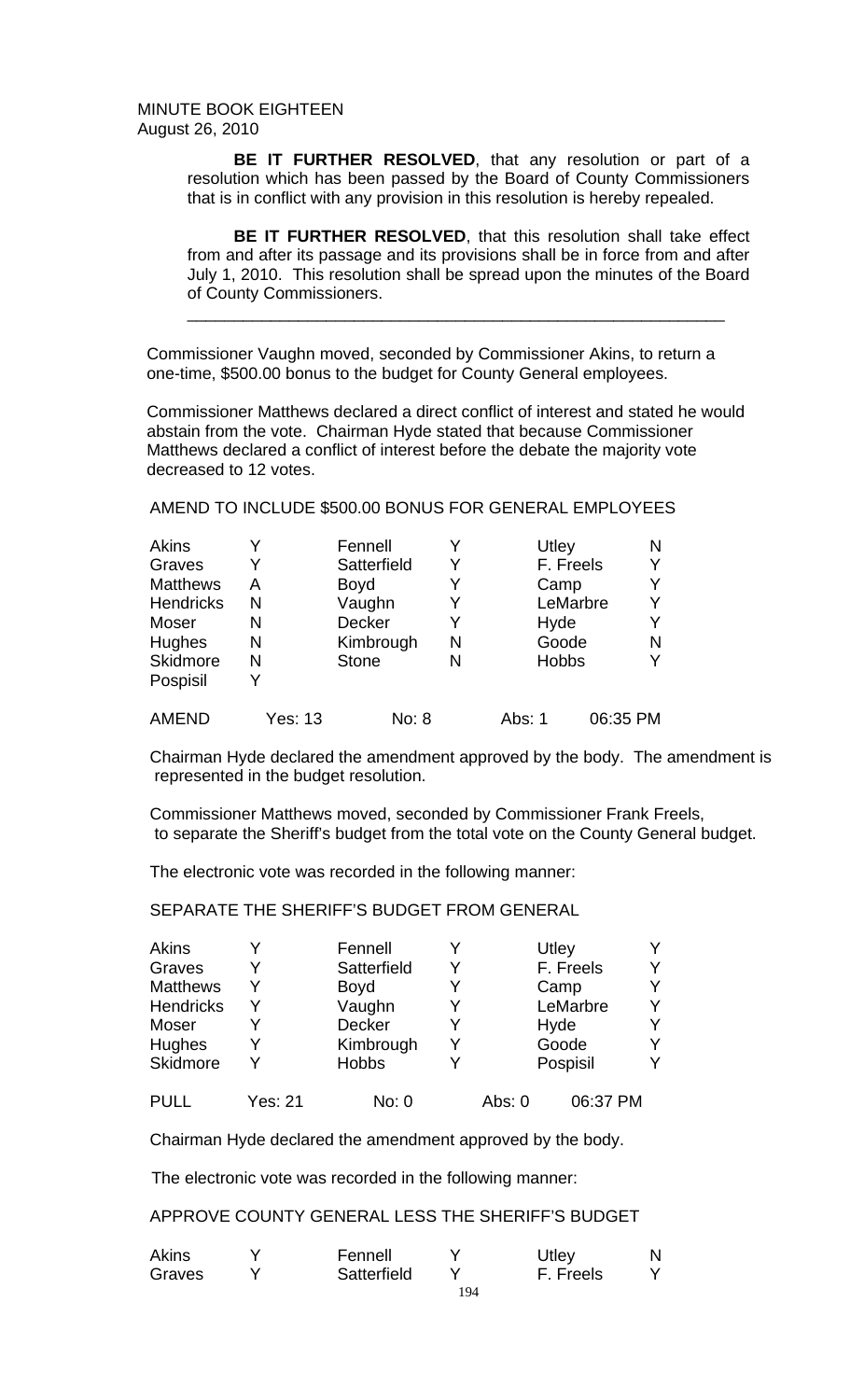| <b>Matthews</b><br><b>Hendricks</b><br>Moser<br><b>Hughes</b><br><b>Skidmore</b><br>Pospisil | v<br>N<br>N<br>N | <b>Boyd</b><br>Vaughn<br>Decker<br>Kimbrough<br><b>Stone</b> |       | v<br>N<br>N |          | Camp<br>LeMarbre<br>Hyde<br>Goode<br><b>Hobbs</b> | Y<br>Y<br>N<br>Y |
|----------------------------------------------------------------------------------------------|------------------|--------------------------------------------------------------|-------|-------------|----------|---------------------------------------------------|------------------|
| 1008S-01                                                                                     |                  | Yes: 15                                                      | No: 7 |             | Abs: $0$ |                                                   | 06:38 PM         |

Chairman Hyde declared the resolution approved by the body.

 Commissioner Matthews declared a direct conflict of interest and stated he would abstain from the vote. Chairman Hyde stated that because Commissioner Matthews declared a conflict of interest before the debate the majority vote decreased to 12 votes.

The electronic vote was recorded in the following manner:

## APPROVE THE SHERIFF'S BUDGET

| <b>Akins</b>     |   |         | Fennell       |   | Utley        |          |
|------------------|---|---------|---------------|---|--------------|----------|
| Graves           | Y |         | Satterfield   | Y | F. Freels    | Y        |
| <b>Matthews</b>  | А |         | <b>Boyd</b>   | Y | Camp         | Y        |
| <b>Hendricks</b> | Y |         | Vaughn        | Y | LeMarbre     | Y        |
| Moser            | Y |         | <b>Decker</b> | Y | Hyde         | Y        |
| <b>Hughes</b>    | Y |         | Kimbrough     | Y | Goode        | Y        |
| Skidmore         | Y |         | <b>Stone</b>  | N | <b>Hobbs</b> | Y        |
| Pospisil         | Y |         |               |   |              |          |
| <b>SHERIFF</b>   |   | Yes: 20 | No: 1         |   | Abs: 1       | 06:39 PM |

Chairman Hyde declared the Sheriff's budget approved by the body.

 Commissioner Moser introduced the following resolution and moved for approval; Commissioner LeMarbre seconded the motion.

\_\_\_\_\_\_\_\_\_\_\_\_\_\_\_\_\_\_\_\_\_\_\_\_\_\_\_\_\_\_\_\_\_\_\_\_\_\_\_\_\_\_\_\_\_\_\_\_\_\_\_\_\_\_\_\_\_\_\_\_\_\_\_\_\_\_

## **1008-01S A RESOLUTION MAKING APPROPRIATIONS FOR THE SUMNER COUNTY SCHOOL DEPARTMENT FOR THE FISCAL YEAR BEGINNING JULY 1, 2010 AND ENDING JUNE 30, 2011**

 **BE IT RESOLVED** by the Board of County Commissioners of Sumner County, Tennessee, assembled in special session on the 26<sup>th</sup> day of August, 2010 that the amounts hereafter set out are hereby appropriated for the purpose of meeting the expenses of Sumner County Schools during the fiscal year beginning July 1, 2010 and ending June 30, 2011 according to the following schedule.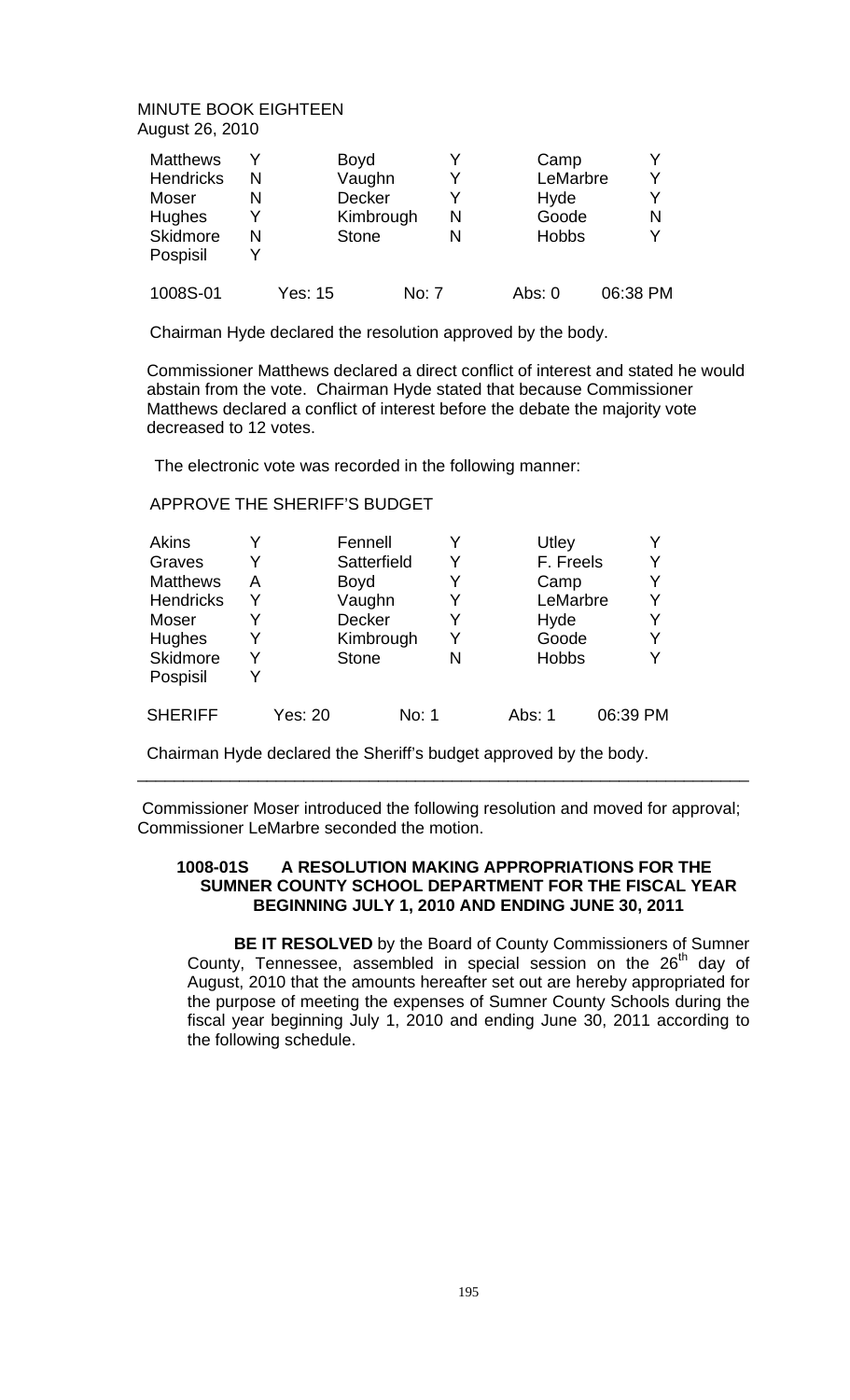# **General Purpose School Fund**

| Instruction                                    |                   |
|------------------------------------------------|-------------------|
| Regular Instruction Program                    | \$<br>94,905,488  |
| <b>Alternative Instruction Program</b>         | 1,663,667         |
| <b>Special Education Program</b>               | 17,905,002        |
| <b>Vocational Education Program</b>            | 9,292,379         |
| <b>Adult Education Program</b>                 | 379,031           |
| <b>Support Services</b>                        |                   |
| Attendance                                     | 360,400           |
| <b>Health Services</b>                         | 701,396           |
| Other Student Support                          | 4,785,337         |
| <b>Regular Instruction Program</b>             | 7,096,623         |
| <b>Alternative Instruction Program</b>         | 337,850           |
| <b>Special Education Program</b>               | 1,710,723         |
| <b>Vocational Education Program</b>            | 233,321           |
| <b>Adult Education Program</b>                 | 302,910           |
| <b>Board of Education</b>                      | 4,605,815         |
| Office of the Superintendent                   | 752,211           |
| Office of the Principal                        | 12,556,817        |
| <b>Fiscal Services</b>                         | 992,428           |
| Humans Services (Resources)/Personnel          | 464,452           |
| Operation of Plant                             | 13,424,435        |
| Maintenance of Plant                           | 4,601,931         |
| Transportation                                 | 6,993,154         |
| Central and Other                              | 863,013           |
| <b>Operation of Non-Instructional Services</b> |                   |
| <b>Food Services</b>                           | 21,380            |
| <b>Community Services</b>                      | 1,505,833         |
| Early Childhood Education                      | 89,521            |
| <b>Capital Outlay</b>                          |                   |
| Regular Capital Outlay                         | 749,651           |
| <b>Other Uses</b>                              |                   |
| Other Uses (Transfers)                         | 5,000             |
| <b>Total General Purpose School Fund</b>       | \$<br>187,299,768 |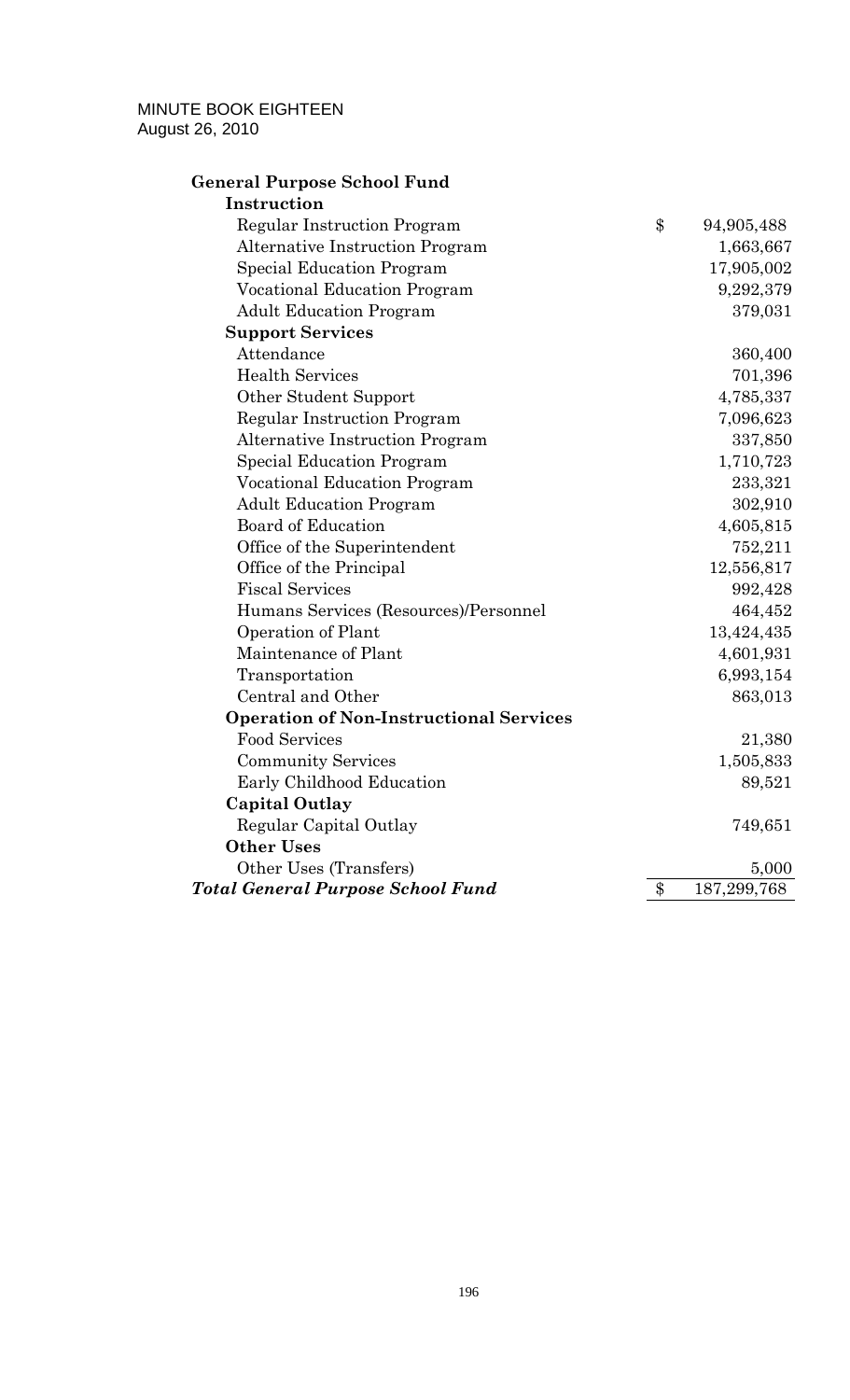| Central Cafeteria Fund                    |                  |
|-------------------------------------------|------------------|
| Food Service                              | \$<br>13,990,433 |
| Total Central Cafeteria Fund              | \$<br>13,990,433 |
| <b>Endowment Fund</b>                     |                  |
| <b>Endowment Fund</b>                     | \$               |
| <b>Total Endowment Fund</b>               | \$               |
| <b>School Federal Projects Fund</b>       |                  |
| Instruction                               |                  |
| Regular Instruction Program               | \$<br>5,171,028  |
| Alternative Instruction Program           | 25,916           |
| Special Education Program                 | 4,244,311        |
| Vocational Education Program              | 230,000          |
| <b>Support Services</b>                   |                  |
| Other Student Support                     | 263,724          |
| Regular Instruction Program               | 2,031,475        |
| Special Education Program                 | 1,102,445        |
| Vocational Education Program              | 10,000           |
| Transportation                            | 52,365           |
| <b>Other Uses</b>                         |                  |
| Other Uses (Transfers)                    | 121,332          |
| <b>Total School Federal Projects Fund</b> | \$<br>13,252,596 |

**BE IT FURTHER RESOLVED,** by Resolution Number 0206-04, the Sumner County Board of County Commissioners, pursuant to Section 13, subsection (e) (1) of Private Acts 2002, Chapter Number 113, that if the need shall arise, the Budget Committee may, with the approval of any official, head of any department or division which may be affected, may transfer any amount within any major appropriation category. Also, the approval of the County Board of Commissioners must be obtained as required by law for transfers between major appropriation categories within the same fund. The School Director must also receive the approval of the Board of Education for transfers within each major appropriation category of the budget and the approval of the County Board of Commissioners for transfers between these major categories as required by law.

Aforesaid authorization shall clearly state the reasons for the transfer, but this provision shall in no case whatsoever be construed as authorizing transfers from one fund to another but shall apply solely to transfers within a certain fund.

 **BE IT FURTHER RESOLVED,** that any appropriations made by this resolution, which cover the same purpose for which a specific appropriation is made by statute, are made in lieu of but not in addition to said statutory appropriation. The salary, wages, or remuneration of each officer, employee, or agent of the County shall not be in excess of the amounts authorized by existing law or as set forth in the estimate of expenditures which accompanies this resolution. Provided, however, that appropriations for such salaries, wages or other remuneration hereby authorized shall in no case be construed as permitting expenditures for an office, agency, institution, division or department of the County in excess of the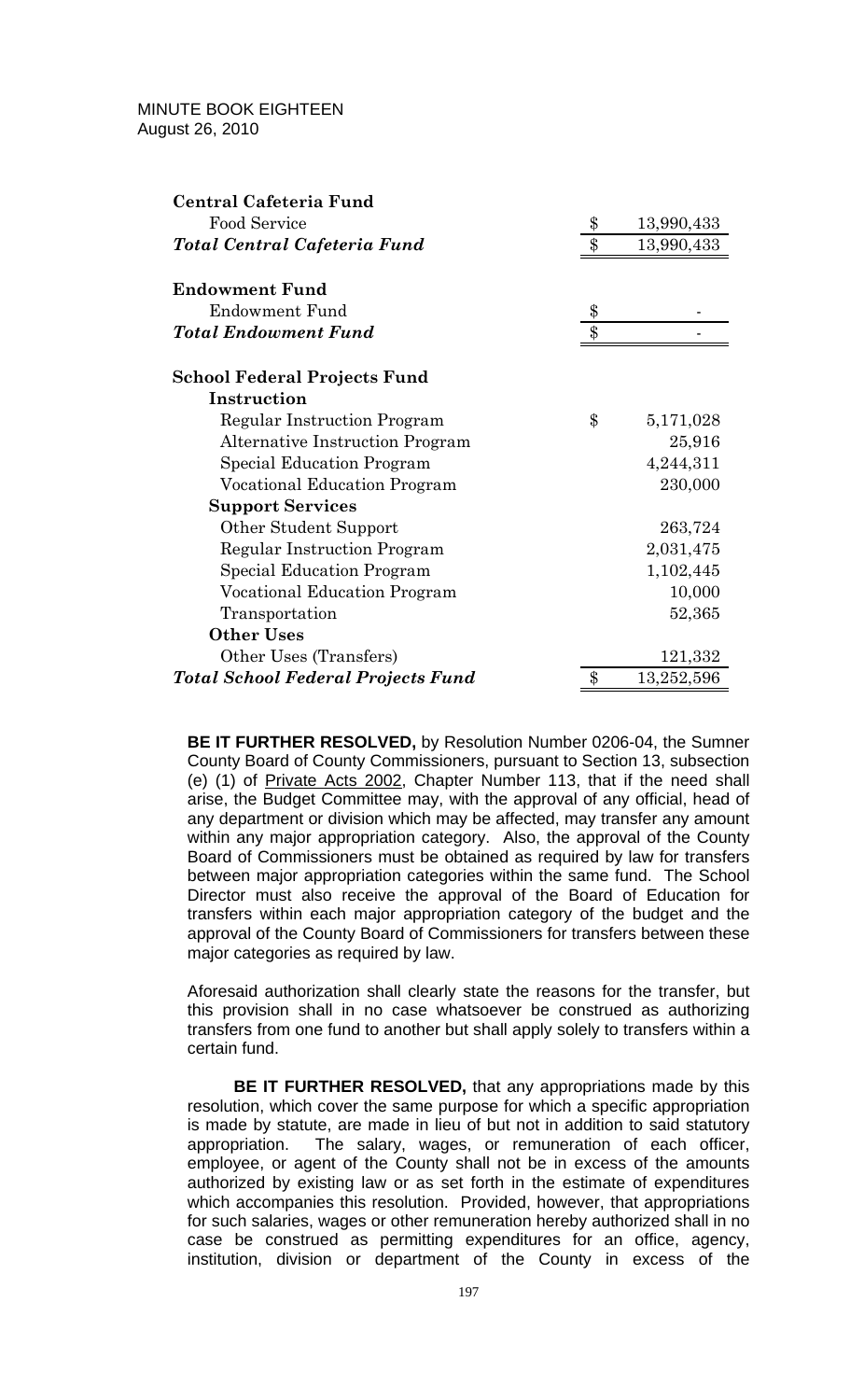> appropriation made herein for such office, agency, institution, division or department of the County. Such appropriation shall constitute the limit to the expenditures of any office, agency, institution, division or department for the fiscal year ending June 30, 2011. The aggregate expenditures for any item of appropriation shall in no instance be more than the amount herein appropriated for such item.

> **BE IT FURTHER RESOLVED,** that the detailed "General Purpose School Fund Draft Budget, School Nutrition Draft Budget, Endowment Fund Draft Budget and the Federal Projects Draft Budget" for the Fiscal Year Ended June 30, 2011 are adopted by reference for line-item detail.

> **BE IT FURTHER RESOLVED,** that any resolution which may hereafter be presented to the Board of County Commissioners providing for appropriations in addition to those made by this Budget Appropriation Resolution shall specifically provide sufficient revenue or other funds, actually to be provided during the fiscal year in which the expenditure is to be made, to meet such additional appropriations.

> **BE IT FURTHER RESOLVED, that the County Executive and County** Clerk are hereby authorized to borrow money on revenue anticipation notes, provided such notes are first approved by the Director of Local Finance, to pay for the expenses herein authorized until the taxes and other revenue for the fiscal year 2010-2011 have been collected. The proceeds of loans for each individual fund shall not exceed 60% of the appropriations of each individual fund and shall be used only to pay the expenses and other requirements of the fund for which the loan is made. The loan shall be paid out of revenue from the fund for which money is borrowed. The notes evidencing the loans authorized under this section shall be issued under the applicable sections of Title 9, Chapter 21, Tennessee Code Annotated. Said notes shall be signed by the County Executive and countersigned by the County Clerk and shall mature and be paid in full without renewal no later than June 30, 2011.

> **BE IT FURTHER RESOLVED**, that the delinquent county property taxes for the year 2009 and prior years and the interest and penalty thereon collected during the year ending June 30, 2011 shall be apportioned to the various County funds according to the subdivision of the tax levy for the year 2009. The Clerk and Master and the Trustee are hereby authorized and directed to make such apportionment accordingly.

 **BE IT FURTHER RESOLVED**, that all unencumbered balances of

appropriations remaining at the end of the fiscal year shall lapse and be of no

further effect at the end of the fiscal year at June 30, 2011.

 **BE IT FURTHER RESOLVED**, that any resolution or part of a resolution which has been passed by the Board of County Commissioners that is in conflict with any provision in this resolution is hereby repealed.

 **BE IT FURTHER RESOLVED**, that this resolution shall take effect from and after its passage and its provisions shall be in force from and after July 1, 2010. This resolution shall be spread upon the minutes of the Board of County Commissioners.

Commissioner Hobbs moved, seconded by Commissioner Frank Freels, to amend the resolution to not include \$1 million in anticipated growth funds in this budget.

 $\frac{1}{2}$  ,  $\frac{1}{2}$  ,  $\frac{1}{2}$  ,  $\frac{1}{2}$  ,  $\frac{1}{2}$  ,  $\frac{1}{2}$  ,  $\frac{1}{2}$  ,  $\frac{1}{2}$  ,  $\frac{1}{2}$  ,  $\frac{1}{2}$  ,  $\frac{1}{2}$  ,  $\frac{1}{2}$  ,  $\frac{1}{2}$  ,  $\frac{1}{2}$  ,  $\frac{1}{2}$  ,  $\frac{1}{2}$  ,  $\frac{1}{2}$  ,  $\frac{1}{2}$  ,  $\frac{1$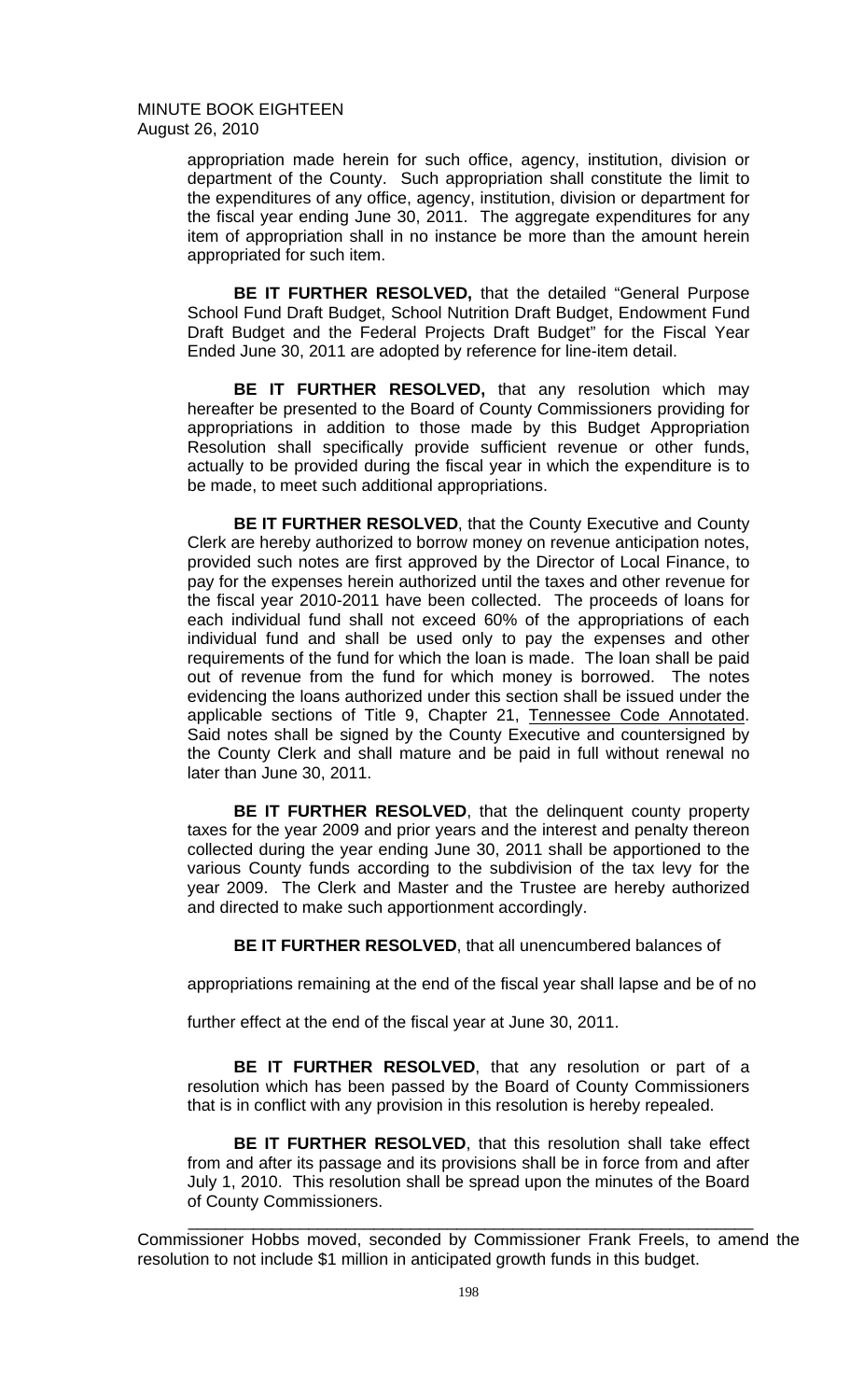Without objection, Chairman Hyde recognized Schools Director of Finance Maryanne Durski who stated that the \$1 million in growth funds is designated and footnoted on Page 17 of the budget to be used in the event that more teachers, textbooks and instructional allocations are needed for the school year due to growth in student population. The additional \$1.4 million in reserves has been budgeted as follows: \$400,000.00 in Capital Outlay; \$750,000 in textbooks; and \$250,000.00 for instructional allocation. She stated that anything other than these funds will have to come back before the Commission.

#### REMOVE \$1m GROWTH FUNDS FROM EDUCATION BUDGET

| Akins            | N       | Fennell       | N | Utley        | N        |
|------------------|---------|---------------|---|--------------|----------|
| Graves           | Y       | Satterfield   | N | F. Freels    | Y        |
| <b>Matthews</b>  | N       | Boyd          | Y | Camp         | N        |
| <b>Hendricks</b> | N       | Vaughn        | Y | LeMarbre     | N        |
| Moser            | Y       | <b>Decker</b> | Y | Hyde         | Y        |
| <b>Hughes</b>    | N       | Kimbrough     | N | Goode        | Y        |
| Skidmore         | N       | <b>Stone</b>  | Y | <b>Hobbs</b> | Y        |
| Pospisil         | v       |               |   |              |          |
| <b>REMOVE</b>    | Yes: 11 | No: 11        |   | Abs: 0       | 06:48 PM |

Chairman Hyde declared the resolution failed to be approved by the body.

The electronic vote was recorded on the main motion in the following manner:

| <b>Akins</b>     |         | Fennell      |   | Utley        |           |          |
|------------------|---------|--------------|---|--------------|-----------|----------|
| Graves           | N       | Satterfield  | Y |              | F. Freels | N        |
| <b>Matthews</b>  | Y       | <b>Boyd</b>  |   | Camp         |           |          |
| <b>Hendricks</b> | Y       | Vaughn       | Y |              | LeMarbre  | v        |
| Moser            |         | Decker       |   | Hyde         |           | N        |
| <b>Hughes</b>    | v       | Kimbrough    | Y | Goode        |           | v        |
| Skidmore         | Y       | <b>Stone</b> |   | <b>Hobbs</b> |           | N        |
| Pospisil         | N       |              |   |              |           |          |
| 1008S-02         | Yes: 16 | No: 6        |   | Abs: 0       |           | 06:49 PM |

Chairman Hyde declared the resolution approved by the body.

Commissioner Moser introduced the following resolution and moved for approval; Commissioner LeMarbre seconded the motion. Commissioner Moser noted that there was a change for the Westmoreland Senior citizens for \$1,000.00.

\_\_\_\_\_\_\_\_\_\_\_\_\_\_\_\_\_\_\_\_\_\_\_\_\_\_\_\_\_\_\_\_\_\_\_\_\_\_\_\_\_\_\_\_\_\_\_\_\_\_\_\_\_\_\_\_\_\_\_\_\_\_\_\_\_\_\_\_

#### **1008-03S A RESOLUTION MAKING APPROPRIATIONS TO NON-PROFIT CHARITABLE ORGANIZATIONS OF SUMNER COUNTY, TENNESSEE FOR THE FISCAL YEAR 2010-2011**

 **WHEREAS,** Section 5-9-109, of the Tennessee Code Annotated, authorizes the County Legislative Body to make appropriations to non-profit charitable organizations; and

 **WHEREAS,** the Sumner County Legislative Body recognizes that the various non-profit charitable organizations located in Sumner County are in need of funds to carry on their non-profit charitable work; and

 **WHEREAS,** it is the expressed interest of the County Commission of Sumner County in providing these funds to non-profit charitable organizations to be fully in compliance with the Rules of the Comptroller of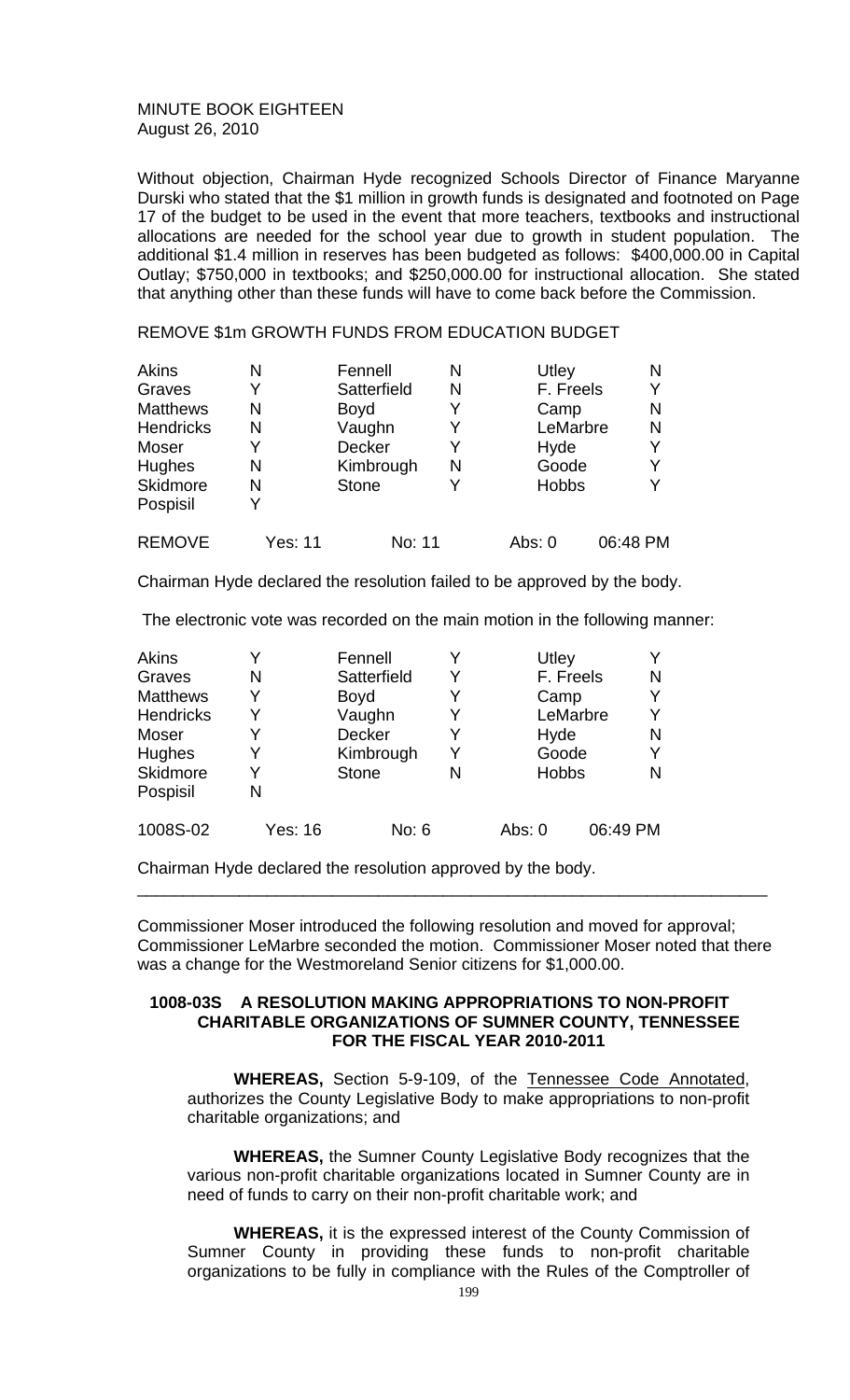the Treasury, and Section 5-9-109 of the Tennessee Code Annotated and any and all other laws and prior resolutions of this body which may apply to county appropriations to non-profit organizations; and

 **NOW, THEREFORE BE IT RESOLVED** by the Sumner County Board of County Commissioners meeting in a called session on this the  $26<sup>th</sup>$  day of August, 2010 that the following be appropriated:

| Senior Citizens-Gallatin                      | \$<br>12,000  |  |
|-----------------------------------------------|---------------|--|
| Senior Citizens-Hendersonville                | 11,000        |  |
| Senior Citizens-White House                   | 8,500         |  |
| Senior Citizens-Portland                      | 8,000         |  |
| Senior Citizens-Westmoreland                  | 2,000         |  |
| Tourism Board                                 | 341,414       |  |
| Forward Sumner                                | 15,000        |  |
| <b>State Forestry Division</b>                | 2,000         |  |
| Cottontown Fire Department                    | 12,000        |  |
| Gallatin Fire Department                      | 12,000        |  |
| Highland Fire Department Station 1            | 12,000        |  |
| Highland Fire Department Station 2            | 12,000        |  |
| Mitchellville Fire Department                 | 12,000        |  |
| Number One Fire Department                    | 12,000        |  |
| Oak Grove Fire Department                     | 12,000        |  |
| Shackle Island Fire Department                | 12,000        |  |
| Southeast (Castalian Springs) Fire Department | 12,000        |  |
| Southeast (Bethpage) Fire Department          | 12,000        |  |
| Westmoreland Civil Defense                    | 12,000        |  |
| White House Volunteer Fire Department         | 12,000        |  |
| Total Non-Profit Appropriations               | \$<br>543,914 |  |
|                                               |               |  |

**BE IT FURTHER RESOLVED** that the appropriations are made subject to the following conditions:

- 1) That the non-profit charitable organizations to which funds are appropriated shall file, with the County Clerk and the disbursing official, a copy of an annual report of its business affairs and transactions and the proposed use of the County's funds in accordance with rules promulgated by the Comptroller of the Treasury. Such annual report shall be prepared and certified by the Chief Financial Officer of such non-profit organization in accordance with Section 5-9- 109(c) of the Tennessee Code Annotated.
- 2) That said funds must only be used by the named non-profit charitable organization in furtherance of their non-profit charitable purposes benefiting the general welfare of the residents of the County.

This Resolution shall become effective upon passage, the public welfare requiring it.

\_\_\_\_\_\_\_\_\_\_\_\_\_\_\_\_\_\_\_\_\_\_\_\_\_\_\_\_\_\_\_\_\_\_\_\_\_\_\_\_\_\_\_\_\_\_\_\_\_\_\_\_\_\_\_\_\_\_\_\_\_\_\_\_\_\_\_\_\_

| Akins<br>Graves<br><b>Matthews</b><br><b>Hendricks</b> | Fennell<br>Satterfield<br>Boyd<br>Vaughn | Utley<br>F. Freels<br>Camp<br><b>Moser</b> | v |
|--------------------------------------------------------|------------------------------------------|--------------------------------------------|---|
| <b>Decker</b>                                          | Hyde                                     | <b>Hughes</b>                              |   |

The electronic vote was recorded in the following manner: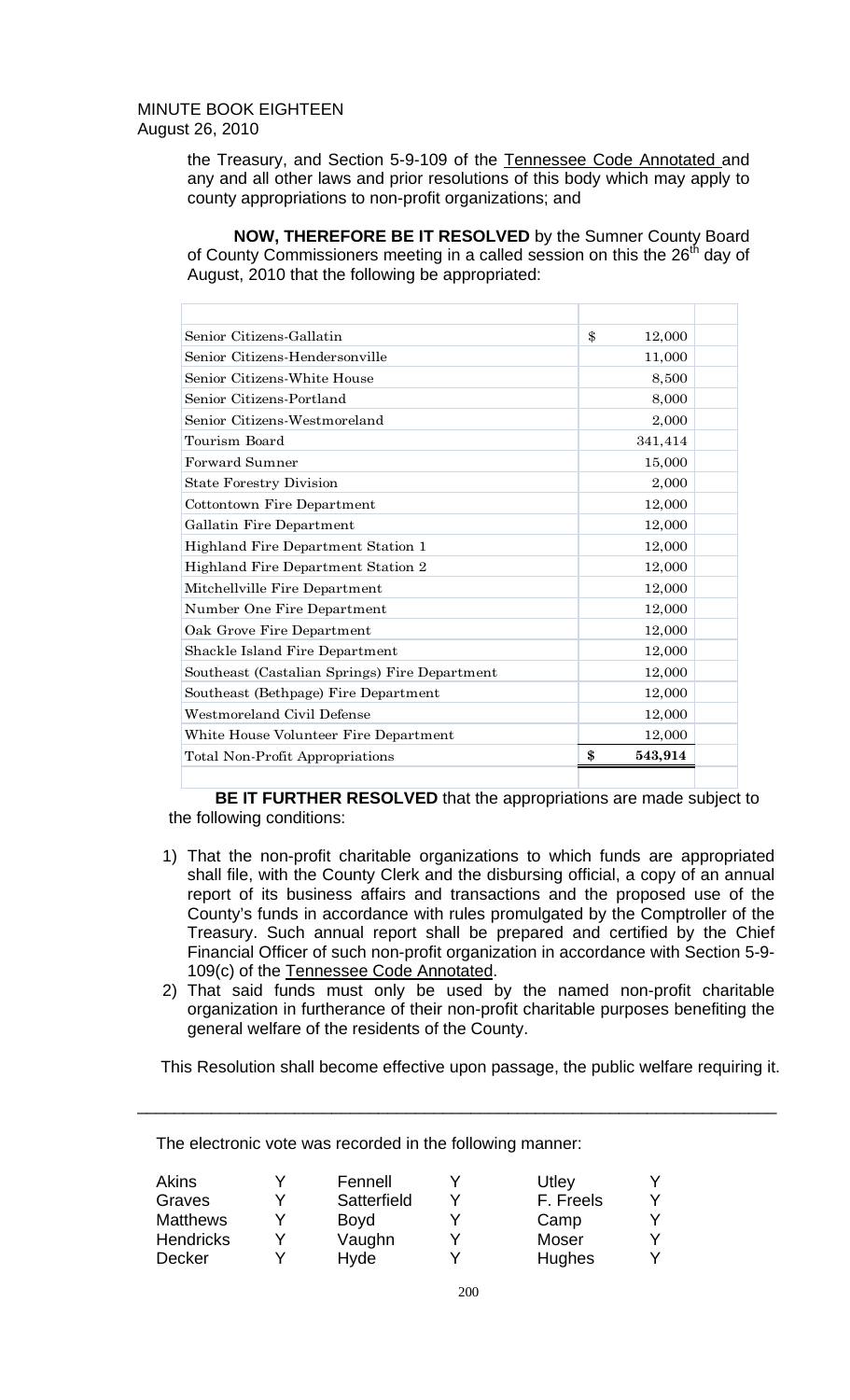| Kimbrough<br>Stone | Goode<br><b>Hobbs</b> | N     | Skidmore<br>Pospisil | v        |
|--------------------|-----------------------|-------|----------------------|----------|
| 1008S-03           | <b>Yes: 19</b>        | No: 2 | Abs: $0$             | 06:50 PM |

Chairman Hyde declared the resolution approved by the body with the change reflected in the allocation to Westmoreland Senior Citizens Center.

 **\_\_\_\_\_\_\_\_\_\_\_\_\_\_\_\_\_\_\_\_\_\_\_\_\_\_\_\_\_\_\_\_\_\_\_\_\_\_\_\_\_\_\_\_\_\_\_\_\_\_\_\_\_\_\_\_\_\_\_\_\_\_\_\_\_\_\_\_\_\_\_\_\_\_\_\_\_\_\_\_** 

Commissioner Moser introduced the following resolution and moved for approval; Commissioner Stone seconded the motion. Commissioner Moser reported that one cent in the property tax was removed from Schools General Purpose Fund and placed in County General Fund. Without objection, Commissioner Moser moved to amend his motion and Commissioner Stone agreed to have the School General Purpose Fund Budget and County General Fund amended to reflect the re-allocation of the tax rate and adjustments to local revenue as noted on Page 3 of a document (in file) distributed by Director of Finance David Lawing.

## **1008-04S A RESOLUTION FIXING THE TAX LEVY IN SUMNER COUNTY, TENNESSEE FOR THE FISCAL YEAR BEGINNING JULY 1, 2010 AND ENDING JUNE 30, 2011**

 **BE IT RESOLVED** by the Sumner County Board of County Commissioners meeting in a called session on this the 26<sup>th</sup> day of August, 2010 that the property tax rate for Sumner County, Tennessee for the fiscal year beginning July 1, 2010 and ending June 30, 2011 shall be \$2.0208 on each \$100.00 of taxable property, which is to provide revenue for each of the following funds and otherwise conform to the following levies:

| Fund                        | Tax Rate     | Percentage |
|-----------------------------|--------------|------------|
| General                     | 0.4413<br>\$ | 21.8377%   |
| <b>General Debt Service</b> | 0.3596       | 17.7948%   |
| Highway/Public Works        | 0.0168       | 0.8313%    |
| General Purpose School      | 1.2031       | 59.5361%   |
| Total                       | 2.0208<br>\$ | 100.0000%  |
|                             |              |            |
|                             |              |            |

**BE IT FURTHER RESOLVED**, that the County Trustee shall reflect the property tax rate upon receipts used in collecting property taxes; and

**BE IT FURTHER RESOLVED**, that all resolutions of the County Board of Commissioners of Sumner County, Tennessee, which are in conflict with this resolution are hereby repealed, and

**BE IT FURTHER RESOLVED**, that this resolution shall take effect from and after its passage and its provisions shall be in force from and after July 1, 2010 the public welfare requiring it.

\_\_\_\_\_\_\_\_\_\_\_\_\_\_\_\_\_\_\_\_\_\_\_\_\_\_\_\_\_\_\_\_\_\_\_\_\_\_\_\_\_\_\_\_\_\_\_\_\_\_\_\_\_\_\_\_\_\_

The electronic vote was recorded in the following manner:

| Akins            | Fennell     |     | Utley     |  |
|------------------|-------------|-----|-----------|--|
| Graves           | Satterfield |     | F. Freels |  |
| <b>Matthews</b>  | Boyd        |     | Camp      |  |
| <b>Hendricks</b> | Vaughn      |     | LeMarbre  |  |
|                  |             | 201 |           |  |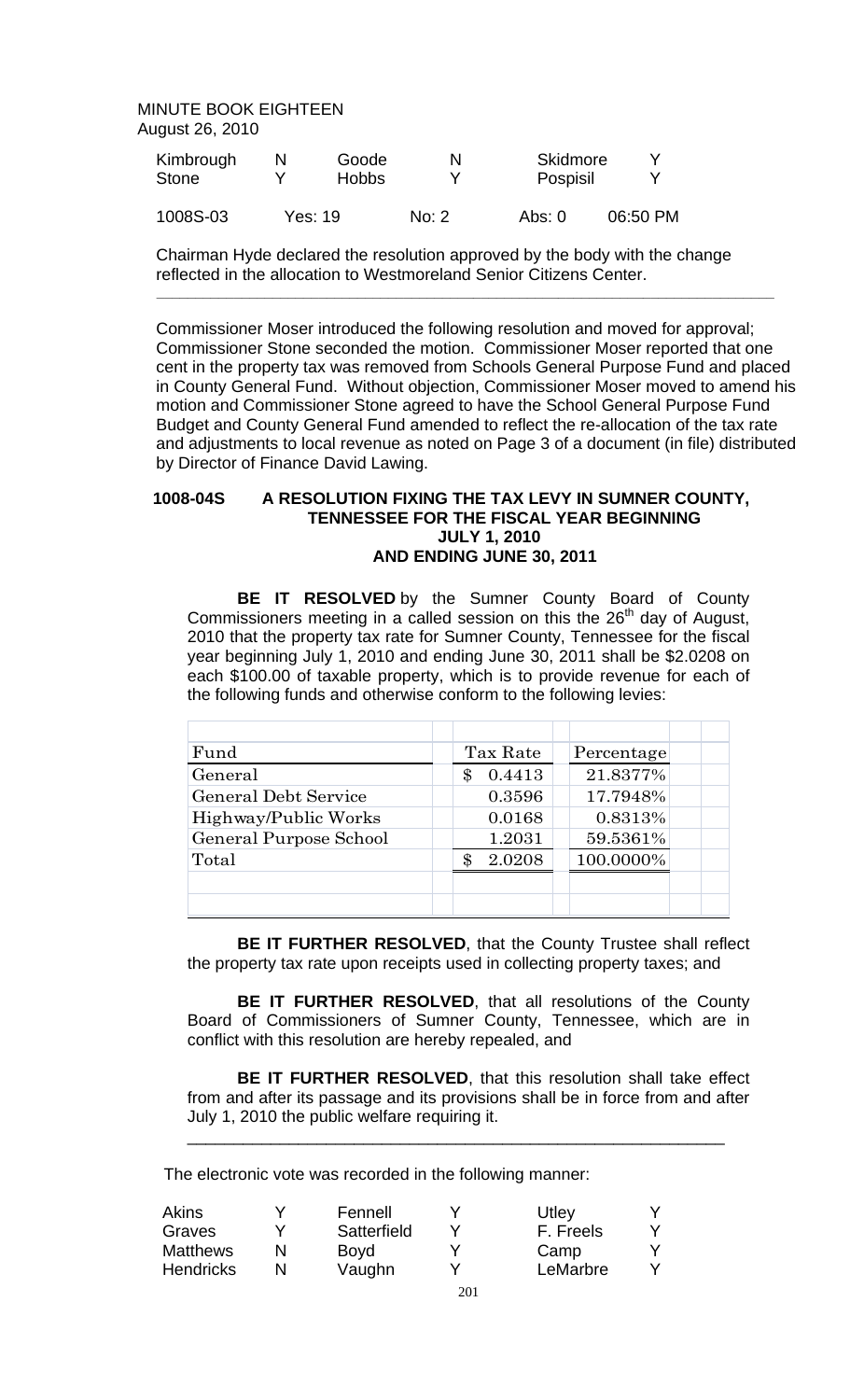| Moser<br>Hughes<br>Skidmore<br>Pospisil |         | <b>Decker</b><br>Kimbrough<br><b>Stone</b> |       | N | Hyde<br>Goode<br><b>Hobbs</b> | v<br>v<br>v |
|-----------------------------------------|---------|--------------------------------------------|-------|---|-------------------------------|-------------|
| 1008S-04                                | Yes: 18 |                                            | No: 4 |   | Abs: $0$                      | 06:52 PM    |

Chairman Hyde declared the tax rate approved by the body.

# **ADJOURNMENT**

 Chairman Hyde declared the Commission meeting adjourned at 6:55 p.m. upon motion of Commissioner Frank Freels and seconded by Commissioner Vaughn.

 $\overline{\phantom{a}}$  ,  $\overline{\phantom{a}}$  ,  $\overline{\phantom{a}}$  ,  $\overline{\phantom{a}}$  ,  $\overline{\phantom{a}}$  ,  $\overline{\phantom{a}}$  ,  $\overline{\phantom{a}}$  ,  $\overline{\phantom{a}}$  ,  $\overline{\phantom{a}}$  ,  $\overline{\phantom{a}}$  ,  $\overline{\phantom{a}}$  ,  $\overline{\phantom{a}}$  ,  $\overline{\phantom{a}}$  ,  $\overline{\phantom{a}}$  ,  $\overline{\phantom{a}}$  ,  $\overline{\phantom{a}}$ BILL KEMP, CLERK MERROL HYDE, CHAIRMAN

 Prepared by Maria A. Savage Approved on \_\_\_\_\_\_\_\_\_\_\_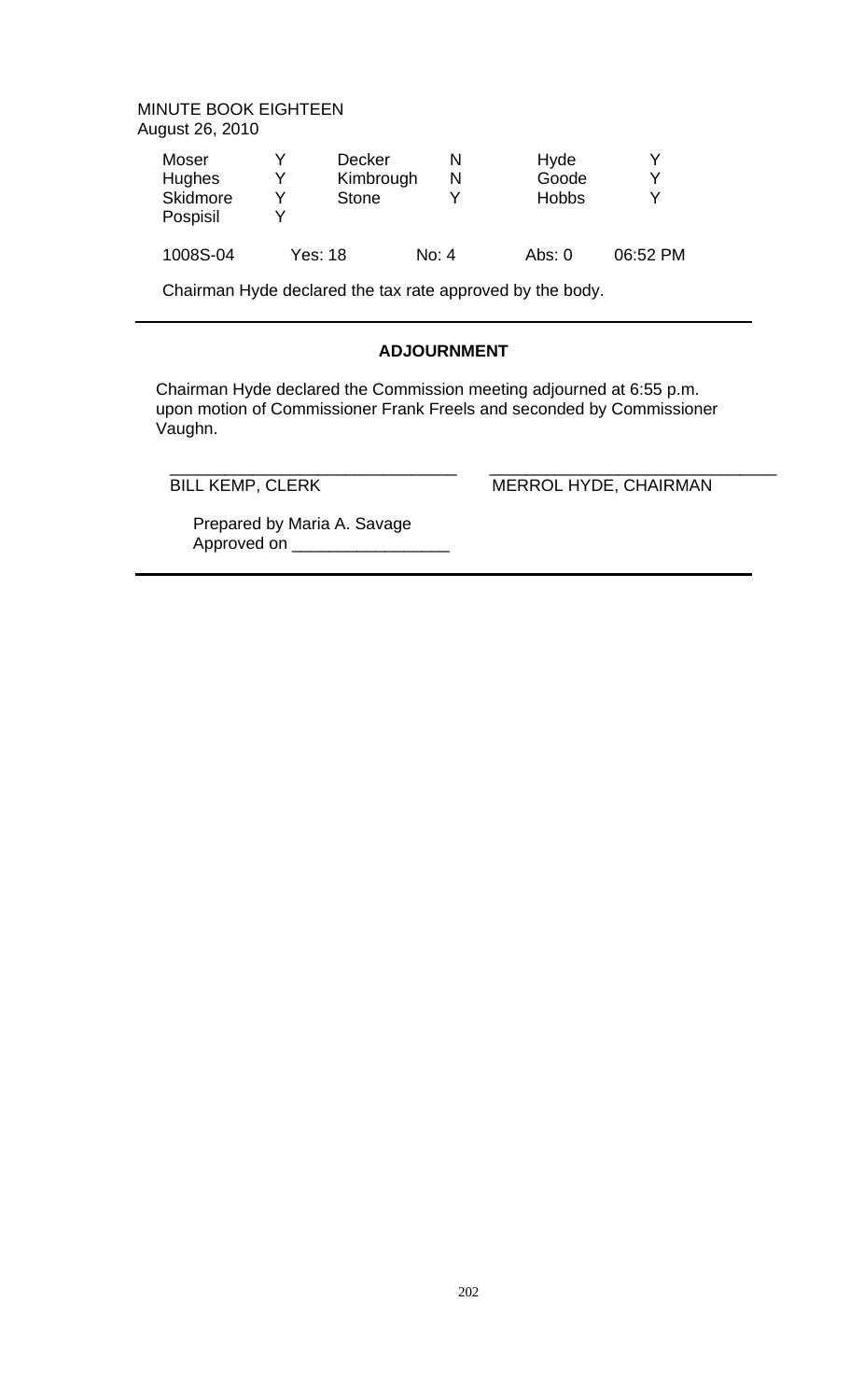SUMNER COUNTY, TENNESSEE DEPARTMENT OF FINANCE DAVID LAWING, DIRECTOR 355 North Belvedere Drive, Room 302 Gallatin, TN 37066 Phone: (615) 451-6033 Fax: (615) 230-6392

#### **MEMORANDUM**

ianalis ei sistema eti till status och sistem.<br>I status

andro en la componenta de la componenta de la componenta de la componenta de la componenta de la componenta de<br>Internacional

lintzia della Regional della Regiona della Regional della Regional della Regional della Regional della Regiona<br>Territoria

I

1<br>1<br>1<br>1<br>1<br>1<br>1<br>1<br>1<br>1<br>1<br>1<br>1<br>1<br>1<br>1<br>1<br>1<br><br><br><br>

the contract of ing dia ialah ini dia ini.<br>I TO: Merrol N. Hyde, Chairman, Sumner County Commission

FROM: David Lawing, Certified Public Accountant

DATE: September 14, 2010

RE: Revision to the August 26,2010 Draft Budget and Appropriation Resolution

Attached is a memorandum that was sent to the Sumner County Budget Committee, a revised appropriation resolution, and a revised budget that corresponds to the appropriation resolution.

The difference from the appropriation resolution in the (unapproved) August 26<sup>th</sup> Sumner County Commission Minutes and the attached appropriations resolution is (\$3,041) in the Agriculture Extension Service budget. This amount was for bonuses for five positions that are budgeted in the UT Agriculture Extension Agency for full-time employees who are not paid through the county's payroll. A portion of the payroll, for these employees, is reimbursed to the University of Tennessee.

The Sumner County Budget Committee on September 13, 2010 clarified that the original intent was not to include these five UT Agriculture Extension employees, who are not eligible to participate in the county's insurance program.

This is a revised reconciliation of the appropriations for the bonuses in the County General Fund.

| General Fund                             |   |            |
|------------------------------------------|---|------------|
| Increase in Appropriations for Amendment | S | 347,458    |
| DGA Employees - Funded By the State      |   | (12, 163)  |
| Drug Court Self-Funding Program          |   | (1,216)    |
| Net Cost to General Fund                 | S | 334,079    |
| Original Estimate                        |   | (346, 037) |
| Net Costs - (Under) Over Estimate        |   | (11, 958)  |
|                                          |   |            |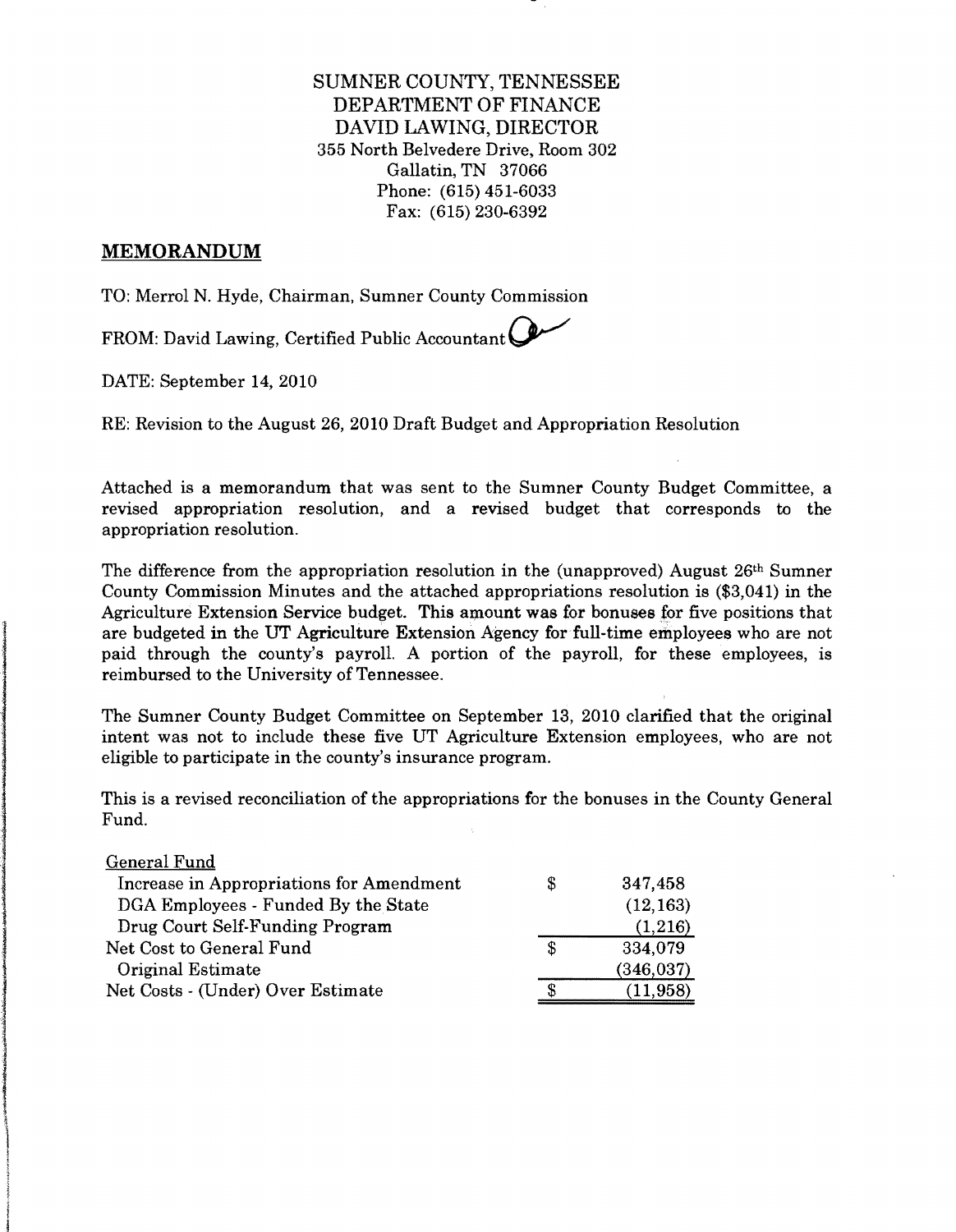SUMNER COUNTY, TENNESSEE DEPARTMENT OF FINANCE DAVID LAWING, DIRECTOR 355 North Belvedere Drive, Room 302 Gallatin, TN 37066 Phone: (615) 451-6033 Fax: (615) 230-6392

#### **MEMORANDUM**

TO: Budget Committee Members

FROM: David Lawing, Certified Public Accountant $\bigcirc$ 

DATE: September 1, 2010

RE: August 26,2010 Draft Budget· Employee Bonus Amendment

Employee bonuses of \$500 have been included in the General Fund and in the HighwaylPublic Works Fund budgets. The amounts were budgeted based on the motion to put back the bonuses as approved by the budget committee for all county employees. The motion made in the budget committee by Dr. Hobbs on August 16th was "issue all County General employees a one time \$500 bonus to be issued the first payroll of December 2010." The attached documentation (in the budget committee minutes), included only full·time employees employed as of July 1, 2010. Therefore, I calculated the amendment as follows:

- $\checkmark$  Only full-time employees are included.
- $\checkmark$  Only employees employed before July 1, 2010 are included.
- $\checkmark$  The \$500 for elected officials (full-time) was based on the Office of Trustee; the amount has been adjusted for statutory percentages for other offices.
- $\checkmark$  The amount is budgeted under the line-item "bonuses" in each office. Social Security Taxes, Medicare Taxes, and retirements costs were also increased as required.
- $\checkmark$  Five positions were budgeted in the UT Agriculture Extension Agency, which are full-time but not paid through the county's payroll. A portion of the payroll, for these employees, is reimbursed to the University of Tennessee. These employees were not included in the original estimate of the cost (in the General Fund).

This is a reconciliation of the appropriations for the bonuses in the County General Fund.

| General Fund                             |    |            |
|------------------------------------------|----|------------|
| Increase in Appropriations for Amendment | 3  | 350,499    |
| (5) UT Employees                         |    | (3,041)    |
| DGA Employees - Funded By the State      |    | (12, 163)  |
| Drug Court Self-Funding Program          |    | (1,216)    |
| Net Cost to General Fund                 | \$ | 334,079    |
| Original Estimate                        |    | (346, 037) |
| Net Costs - (Under) Over Estimate        |    | (11, 958)  |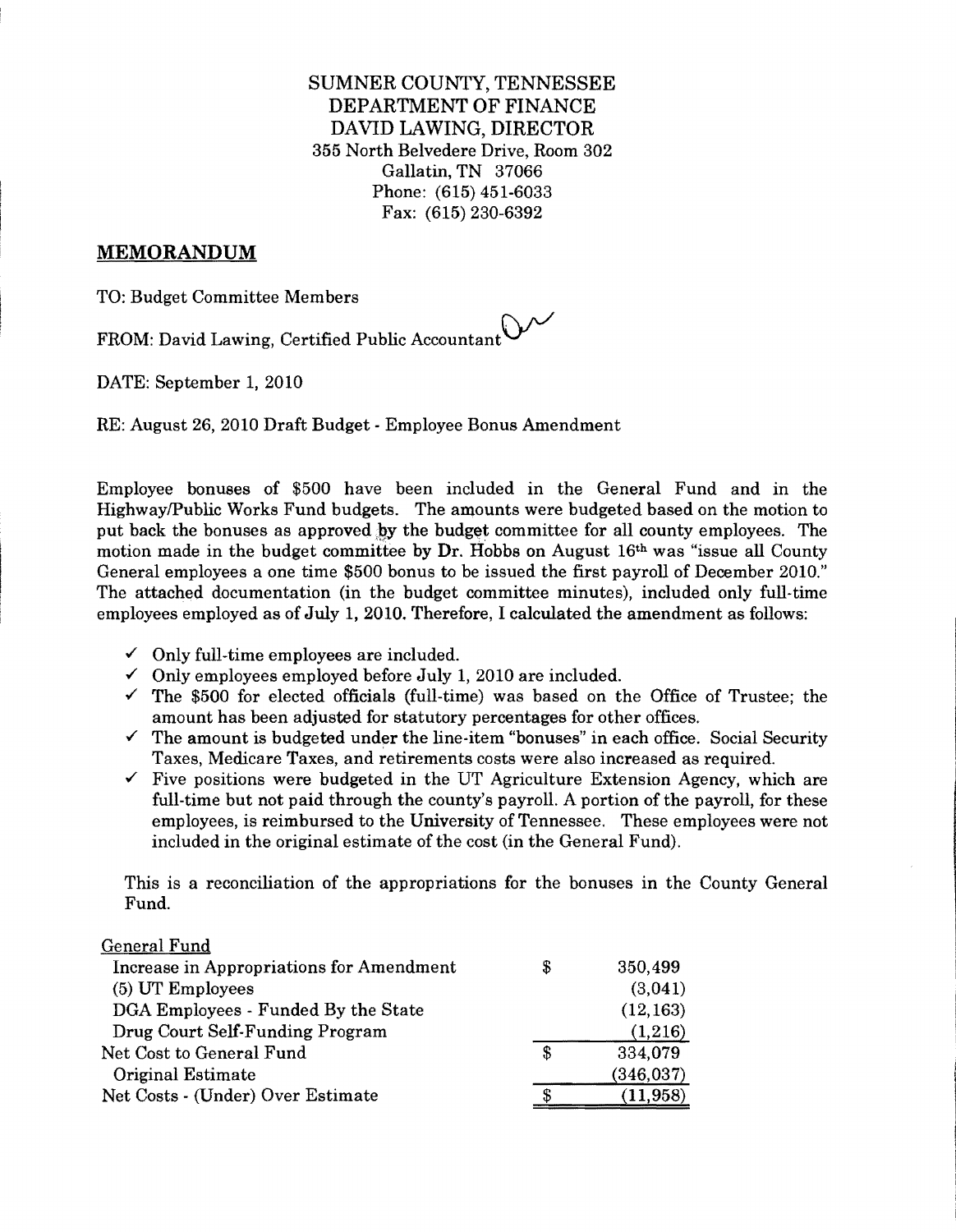#### **A RESOLUTION MAKING APPROPRIATIONS FOR THE VARIOUS FUNDS, DEPARTMENTS, INSTITUTIONS, OFFICES AND AGENCIES OF SUMNER COUNTY, TENNESSEE, FOR THE FISCAL YEAR BEGINNING JULY 1, 2010 AND ENDING JUNE 30,2011**

**BE IT RESOLVED** by the Board of County Commissioners of Sumner County, Tennessee, assembled in special session on the  $26<sup>th</sup>$  day of August, 2010 that the amounts hereafter set out are hereby appropriated for the purpose of meeting the expenses of the various funds, departments, institutions, offices and agencies of Sumner County, Tennessee, for the capital outlay, and for meeting the payment of principal and interest on the County's debt maturing during the fiscal year beginning July 1,2010 and ending June 30,2011 according to the following schedule.

#### **General Fund**

| <b>General Government</b>             |                                      |
|---------------------------------------|--------------------------------------|
| <b>County Commission</b>              | $\boldsymbol{\mathsf{S}}$<br>293,377 |
| Board of Equalization                 | 3,500                                |
| <b>Other Boards and Committees</b>    | 9,000                                |
| <b>County Executive</b>               | 262,680                              |
| <b>County Attorney</b>                | 360,224                              |
| <b>Election Commission</b>            | 797,540                              |
| Register of Deeds                     | 696,827                              |
| Building (Construction & Development) | 908,934                              |
| <b>County Buildings</b>               | 1,370,254                            |
| Archives                              | 69,067                               |
| Finance                               |                                      |
| <b>Finance Department</b>             | 715,691                              |
| <b>Property Assessor</b>              | 659,910                              |
| Reappraisal Program                   | 582,934                              |
| <b>County Trustee</b>                 | 517,378                              |
| <b>County Clerk</b>                   | 1,404,299                            |
| Data Processing                       | 135,482                              |
| Other Finance                         | 185,710                              |
| <b>Administration of Justice</b>      |                                      |
| Circuit Court                         | 1,589,008                            |
| General Sessions Judge I              | 291,968                              |
| Drug Court                            | 204,015                              |
| <b>Chancery Court</b>                 | 634,687                              |
| Juvenile Court                        | 440,269                              |
| District Attorney General             | 3,600                                |
| <b>Judicial Commissioners</b>         | 227,393                              |
| Other Administration of Justice       | 246,620                              |
| Probation Services (CASP)             | 372,938                              |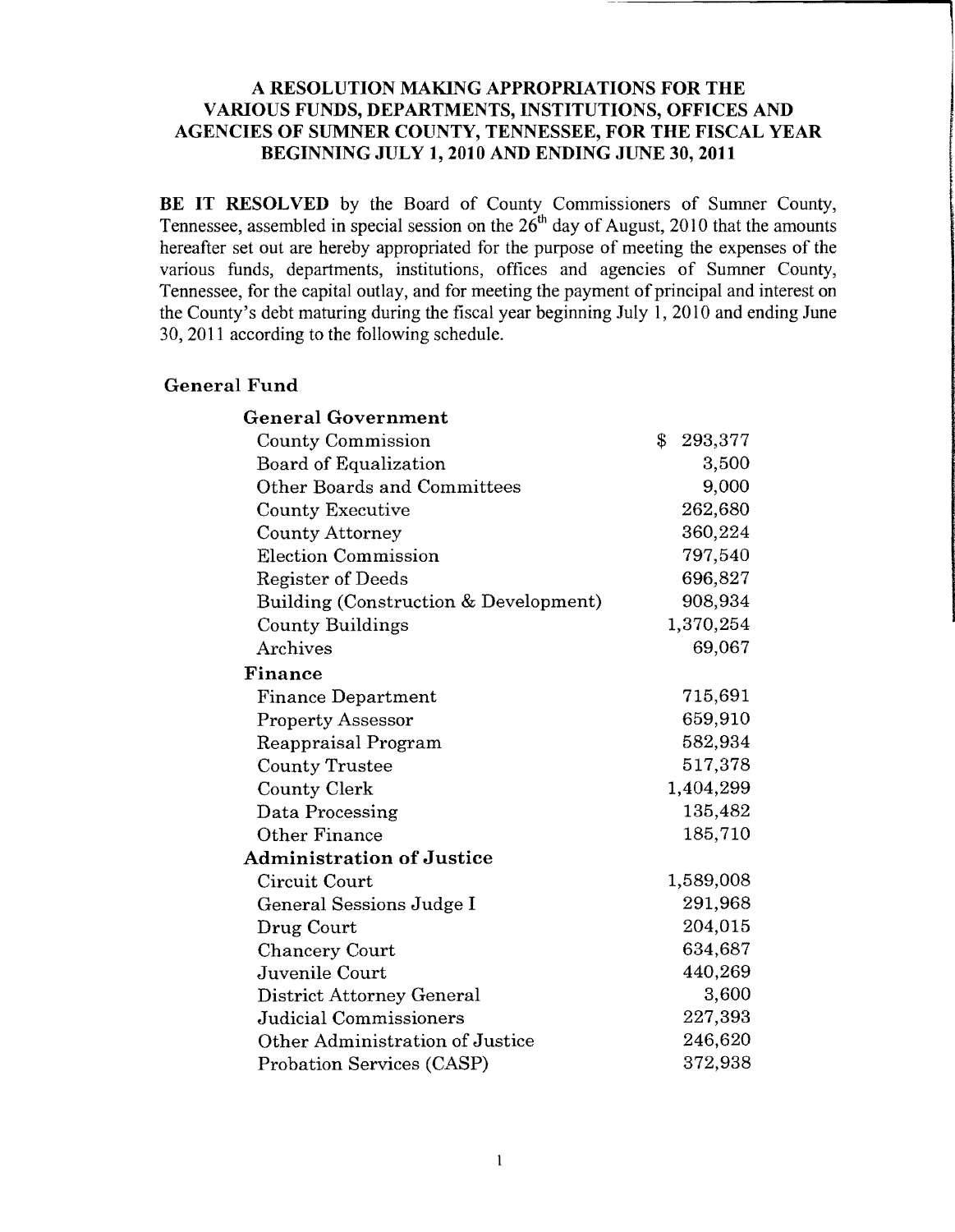| <b>Public Safety</b>                     |                  |
|------------------------------------------|------------------|
| <b>Sheriff's Office</b>                  | 8,289,573        |
| Sexual Offender Registry                 | 9,100            |
| Jail                                     | 7,367,458        |
| Juvenile Services                        | 550,255          |
| Fire Prevention and Protection           | 2,000            |
| <b>Rural Fire Protections</b>            | 144,000          |
| <b>Emergency Management Agency</b>       | 381,956          |
| <b>Public Health &amp; Welfare</b>       |                  |
| <b>Local Health Center</b>               | 1,359,306        |
| <b>Emergency Medical Services</b>        | 7,609,333        |
| Appropriation to State                   | 197,655          |
| General Welfare Assistance               | 1,000            |
| <b>Child Welfare Assistance</b>          | 1,000            |
| Social, Cultural, and Recreational       |                  |
| Senior Citizens Assistance               | 281,500          |
| Libraries                                | 1,491,196        |
| <b>Agriculture and Natural Resources</b> |                  |
| <b>Agricultural Extension Service</b>    | 409,940          |
| Soil Conservation                        | 50,577           |
| <b>Other General Government</b>          |                  |
| Tourism                                  | 341,414          |
| Industrial Development                   | 15,000           |
| Veteran's Services                       | 56,377           |
| <b>Other County Expenses</b>             | 1,111,259        |
| Contributions to Other Agencies          | 100,000          |
| <b>Employee Benefits</b>                 | 203,000          |
| ARRA OCJP Grant                          | 50,000           |
| ARRA All in One Grant                    | 16,552           |
| <b>ARRA TDOT Greenway Grant</b>          | 46,483           |
| <b>ARRA DOE Greenway Grant</b>           | 428,503          |
| Miscellaneous                            | 63,190           |
| <b>Total General Fund</b>                | \$<br>43,560,932 |

ir Madalaharan (j. 1930)<br>1930 - Johann Brown, mason (j. 1930)<br>1930 - Paris Brown, mason (j. 1930)

Í

|<br>|<br>|

in anno ann an India.<br>Iomraidhean I

!

jerinana<br>Jerika Barat dan Santa Barat dan Santa Barat dan Santa Barat dan Santa Barat dan Santa Barat dan Barat dan Ba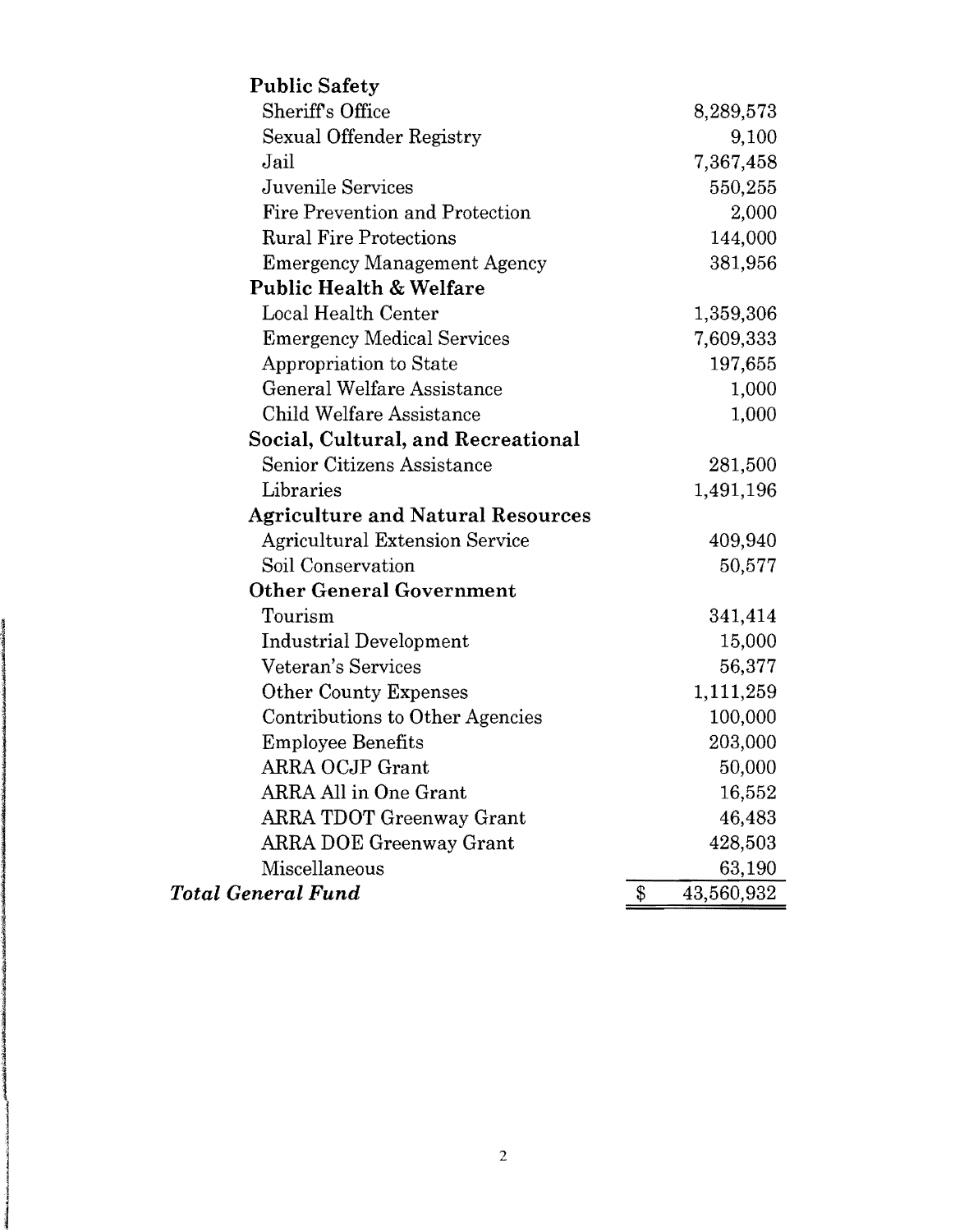| <b>Courthouse and Jail Maintenance</b>            |                   |            |
|---------------------------------------------------|-------------------|------------|
| <b>General Government</b>                         | \$                | 559,000    |
| <b>Total Courthouse and Jail Maintenance Fund</b> | \$                | 559,000    |
| Drug Control Fund                                 |                   |            |
| Drug Enforcement                                  | \$                | 98,000     |
| <b>Total Drug Control Fund</b>                    | $\boldsymbol{\$}$ | 98,000     |
| <b>Highway/Public Works Fund</b>                  |                   |            |
| Administration                                    | $\mathbf S$       | 199,963    |
| Highway & Bridge Maintenance                      |                   | 3,856,145  |
| Operation & Maintenance of Equip.                 |                   | 878,382    |
| <b>Quarry Operations</b>                          |                   | 5,950      |
| <b>Litter Collections</b>                         |                   | 49,646     |
| Other Charges                                     |                   | 251,501    |
| <b>Employee Benefits</b>                          |                   | 760,892    |
| Capital Outlay                                    |                   | 452,000    |
| Total Highway/Public Works Fund                   | $\mathbb{S}$      | 6,454,479  |
| <b>General Debt Service Fund</b>                  |                   |            |
| Education - Principal                             | \$                | 14,640,000 |
| <b>General Government -Interest</b>               | \$                | 182,525    |
| <b>Education - Interest</b>                       |                   | 6,278,775  |
| General Government - Other                        |                   | 546,000    |
| <b>Education - Other</b>                          |                   | 2,500      |
| <b>Total General Debt Service Fund</b>            | $\mathbf{\$\}$    | 21,649,800 |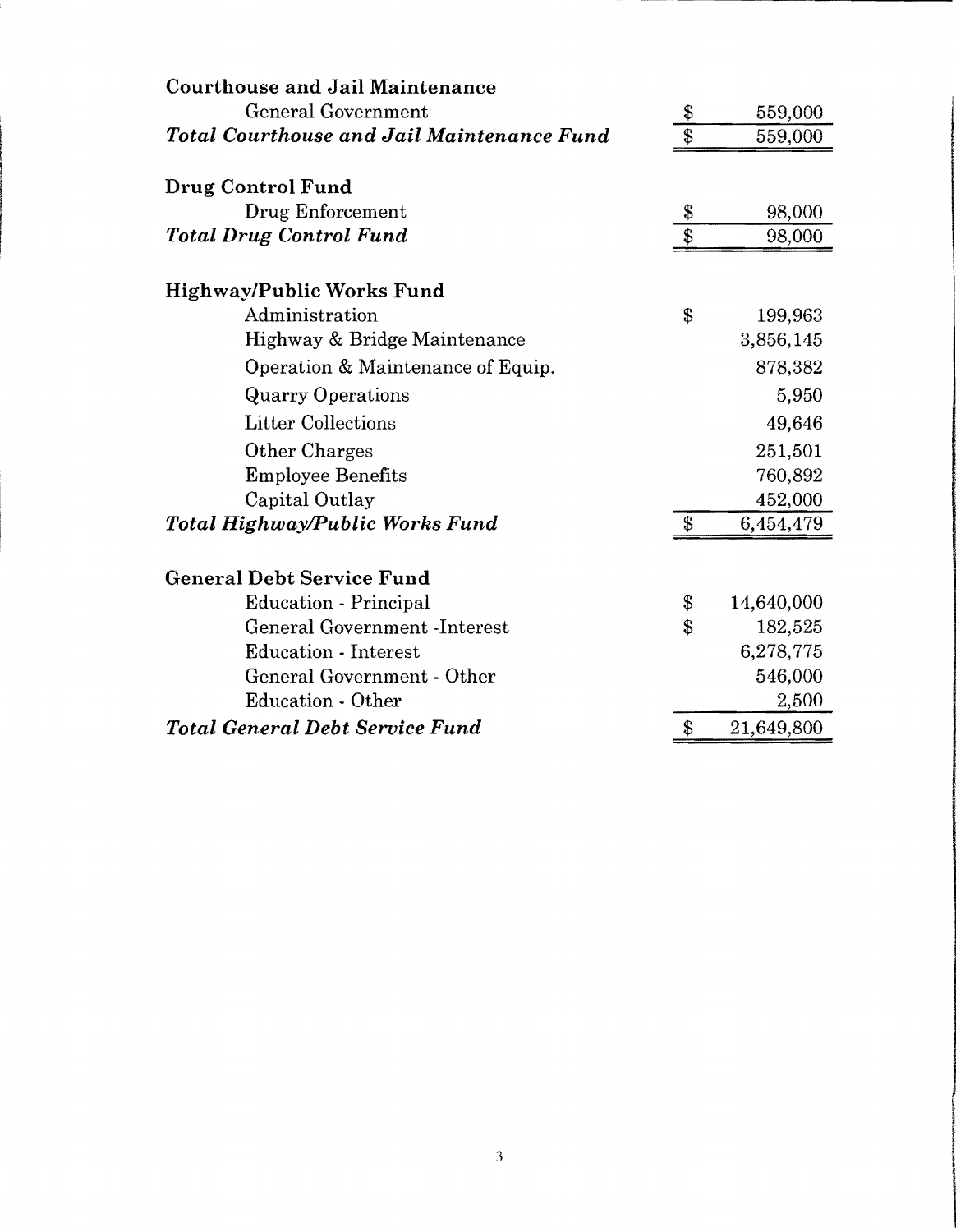**BE IT FURTHER RESOLVED,** by Resolution Number 0206-04, the Sumner County Board of County Commissioners, pursuant to Section 13, subsection (e) (1) of Private Acts 2002, Chapter Number 113, that if the need shall arise, the Budget Committee may, with the approval of any official, head of any department or division which may be affected, may transfer any amount within any major appropriation category. Also, the approval of the County Board of Commissioners must be obtained as required by law for transfers between major appropriation categories within the same fund.

Aforesaid authorization shall clearly state the reasons for the transfer, but this provision shall in no case whatsoever be construed as authorizing transfers from one fund to another but shall apply solely to transfers within a certain fund.

**BE IT FURTHER RESOLVED,** that any appropriations made by this resolution, which cover the same purpose for which a specific appropriation is made by statute, are made in lieu of but not in addition to said statutory appropriation. The salary, wages, or remuneration of each officer, employee, or agent of the County shall not be in excess of the amounts authorized by existing law or as set forth in the estimate of expenditures which accompanies this resolution. Provided, however, that appropriations for such salaries, wages or other remuneration hereby authorized shall in no case be construed as permitting expenditures for an office, agency, institution, division or department of the County in excess of the appropriation made herein for such office, agency, institution, division or department of the County. Such appropriation shall constitute the limit to the expenditures of any office, agency, institution, division or department for the fiscal year ending June 30, 2011. The aggregate expenditures for any item of appropriation shall in no instance be more than the amount herein appropriated for such item.

**BE IT FURTHER RESOLVED,** that the detailed "Sumner County Government Annual Budget for the Fiscal Year Ended June 30, 2011" is adopted by reference for line-item detail.

f

 $\overline{\phantom{a}}$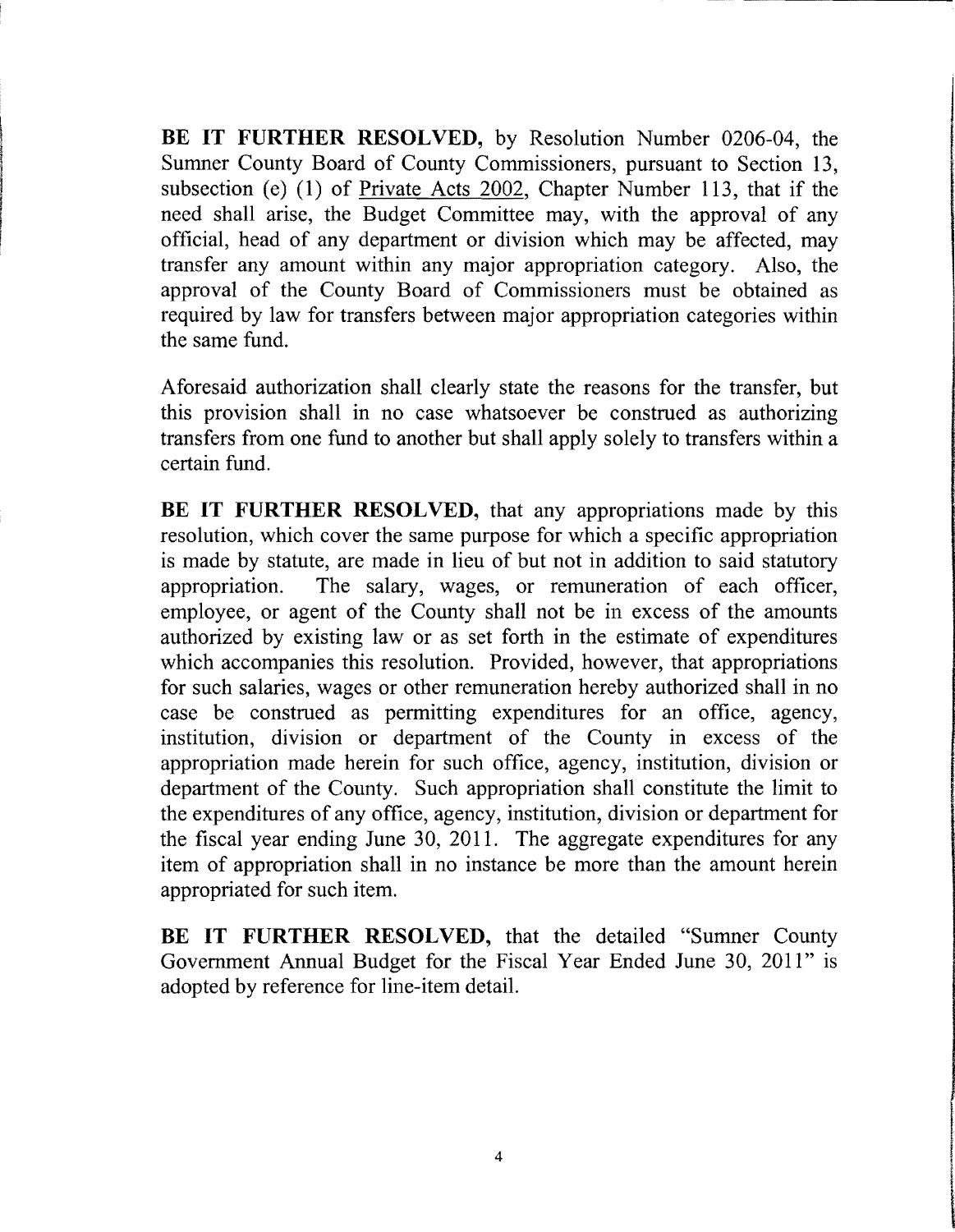**BE IT FURTHER RESOLVED,** that any resolution which may hereafter be presented to the Board of County Commissioners providing for appropriations in addition to those made by this Budget Appropriation Resolution shall specifically provide sufficient revenue or other funds, actually to be provided during the fiscal year in which the expenditure is to be made, to meet such additional appropriations.

**BE IT FURTHER RESOLVED** that there is hereby appropriated for State approved projects such amount or amounts as may from time-to-time be approved by contract with the State of Tennessee Department of Transportation.

**BE IT FURTHER REOLVED, that the County Executive and County** Clerk are hereby authorized to borrow money on revenue anticipation notes, provided such notes are first approved by the Director of Local Finance, to pay for the expenses herein authorized until the taxes and other revenue for the fiscal year 2010-2011 have been collected. The proceeds of loans for each individual fund shall not exceed 60% of the appropriations of each individual fund and shall be used only to pay the expenses and other requirements of the fund for which the loan is made. The loan shall be paid out of revenue from the fund for which money is borrowed. The notes evidencing the loans authorized under this section shall be issued under the applicable sections of Title 9, Chapter 21, Tennessee Code Annotated. Said notes shall be signed by the County Executive and countersigned by the County Clerk and shall mature and be paid in full without renewal no later than June 30,2011.

**BE IT FURTHER RESOLVED,** that the delinquent county property taxes for the year 2009 and prior years and the interest and penalty thereon collected during the year ending June 30, 2011 shall be apportioned to the various County funds according to the subdivision of the tax levy for the year 2009. The Clerk and Master and the Trustee are hereby authorized and directed to make such apportionment accordingly.

**BE IT FURTHER RESOLVED,** that all unencumbered balances of appropriations remaining at the end of the fiscal year shall lapse and be of no further effect at the end of the fiscal year at June 30, 2011.